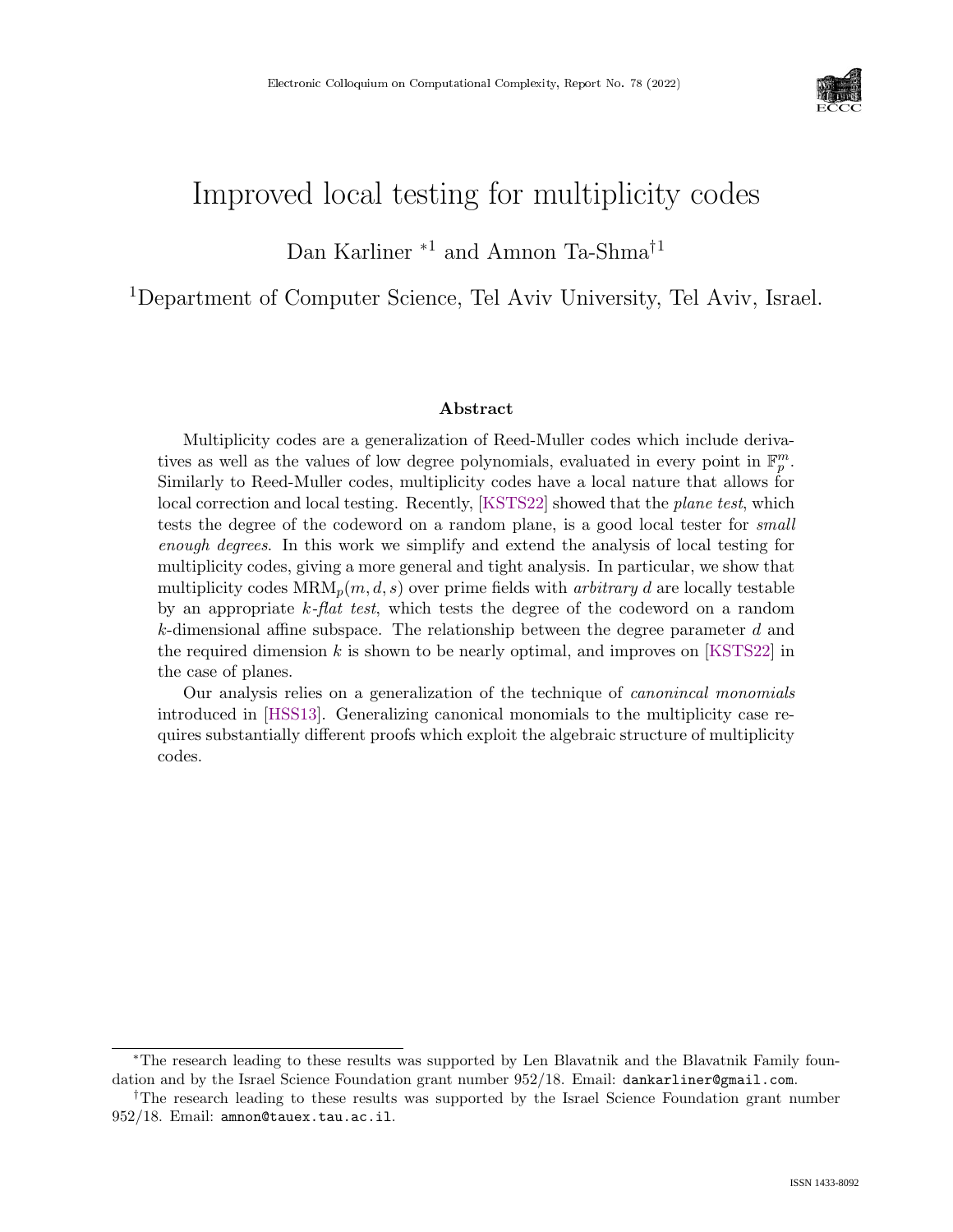### 1 Introduction

The Reed-Muller code  $RM_p(m, d)$  is the set of evaluation tables of m-variate degree-d polynomials. That is, a function  $f : \mathbb{F}_p^m \to \mathbb{F}_p$  is in  $\text{RM}_p(m,d)$  if there exists a polynomial P of degree at most d such that  $f(a) = P(a)$  for any  $a \in \mathbb{F}_p^m$ . The RM code is a popular building block in CS constructions, due, to a large extent, to its strong local properties.

We say a code  $C \subset \Sigma^n$  is *locally-testable* if given a word  $w \in \Sigma^n$ , the tester distinguishes between the case  $w \in C$  and the case that w is  $\epsilon$ -far from C while reading few characters of w. More precisely, for a code C and a word w, we define  $\delta(w, C)$  to be the relative Hamming distance of w to the closest codeword in C, i.e.,  $\delta(w, C) = \min_{z \in C} (\Pr_{i \in [n]} (w_i \neq z_i)).$  Then,

<span id="page-1-0"></span>**Definition 1.1.** A local tester  $\mathcal{A}$  for  $C \subset \Sigma^n$  is a distribution on subsets of  $[n]$ .

- We say A is q-query if any subset in its support is of size  $\leq q$ .
- We say A has soundness function s if for any  $w \in \sum^n$ ,

$$
\text{REJ}_{\mathcal{A}}(w) = \Pr_{S \sim \mathcal{A}} (w|_S \notin C|_S) \ge s(\delta(w, C)).
$$

A typical soundness function s is of the form  $s(\delta) = \min(\alpha \delta, c)$  for some fixed constants  $\alpha$ and c. We say  $A$  is a good local test for C if it has a nonzero soundness function independent of n.

We also work with a weaker notion called *local characterization*. We say  $A$  is a local characterization for C if  $REJ_A(w) = 0$  implies  $w \in C$ . In other words, C is defined by equations with support in  $\mathcal{A}$ .

Local testing Reed-Muller codes has been studied extensively and in several parameter regimes [\[RS96,](#page--1-2) [FS95,](#page--1-3) [AKK](#page-24-0)<sup>+</sup>05, [KR06,](#page--1-4) [BKS](#page-24-1)<sup>+</sup>10, [HSS13,](#page--1-1) [KM22\]](#page--1-5). A natural local tester for  $\mathrm{RM}_p(m, d)$  is the *line test*, where we pick a random line and check if its restriction is consistent with a low-degree polynomial. More generally, the  $k$ -flat test is uniformly distributed over k-dimensional affine subspaces of  $\mathbb{F}_p^m$ . We denote the rejection probability of the k flat test by  $\text{REJ}_{k,d}$ .

Let us first consider the line test for prime p. For simplicity, let us consider  $RM_p(m =$  $2, d = p - 1$ , i.e., codewords of polynomials in two variables of total degree at most  $d =$  $p-1$  over  $\mathbb{F}_p$ . The code  $\text{RM}_p(2, p-1)$  is non-trivial, e.g., the word w consistent with the polynomial  $p(x, y) = x^{p-1}y^{p-1}$  is not in the code. On the one hand, w restricted to the line  $\ell(t) = (a_1t + b_1, a_2t + b_2)$  evaluates the polynomial  $g(t) = (a_1t + b_1)^{p-1}(a_2t + b_2)^{p-1}$ , and because  $t^p = t$  for every  $t \in \mathbb{F}_p$ , g behaves as the polynomial g mod  $(t^p - t)$ , which is a degree  $p-1$  polynomial, and therefore passes the test. Thus, the line tests is not even a local characterization for  $RM<sub>n</sub>(2, d = p - 1)$ .

The above reasoning can be generalized to an arbitrary number of variables, and to the  $k$  flat test. Any polynomial is equivalent (in the sense of having the same values) to one whose degree in every variable is at most  $p-1$ , and therefore any polynomial on k variables is equivalent to one of degree at most  $d_k \stackrel{\text{def}}{=} k(p-1)$ . Therefore, the k-flat test is not a local characterization for  $\mathrm{RM}_p(m, d)$  when  $d \geq d_k$ .

Quite surprisingly, it was shown in [\[KR06\]](#page--1-4) that for any  $d < k(p-1)$  the k-flat test is a local characterization for  $RM_p(m, d)$ , and that it has soundness independent of m. That is,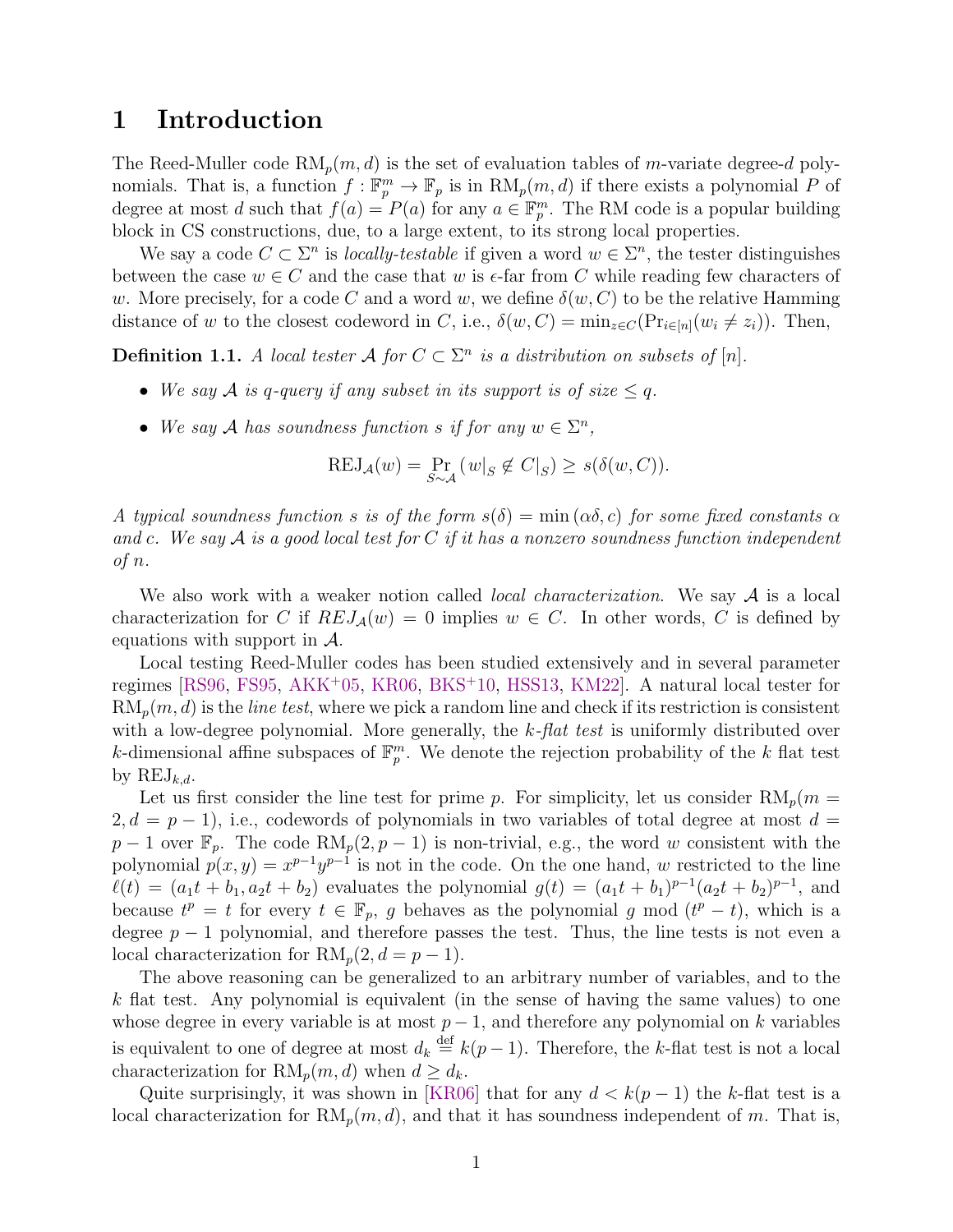whenever the line test is not trivially bad, it is a good local test. More concretely, suppose a word  $w: \mathbb{F}_p^m \to \mathbb{F}_p$  has distance  $\delta$  from  $\mathbb{R}\mathrm{M}_p(m,d)$ . The k-flat test selects  $p^k$  points in  $\mathbb{F}_q^m$ , and so the probability that a "bad" character is read is  $\leq \delta p^k$ . Therefore, the best soundness one could hope for in the k-flat test is  $\delta p^k$ . Remarkably, later analysis of the k-flat [\[HSS13,](#page--1-1) [KM22\]](#page--1-5) test shows it is essentially optimal given the number of queries in a wide range of parameters:

<span id="page-2-0"></span>**Theorem 1.2.** (Soundness of the RM k-flat test)[\[KM22\]](#page--1-5) There exists a constant  $c > 0$ (independent of p) such that the k-flat test rejects with probability at least  $p^{-c}$  min $(p^k\delta, 1)$ 

We note the above discussion can be generalized to prime power fields where the following is known: if  $\mathbb{F}_q$  is of characteristic p then [\[KR06\]](#page--1-4) show the k-flat test is a local characterization for  $d < k(q - \frac{q}{q})$  $\frac{q}{p}$ ) and that this bound is tight. Additionally, in this case the k-flat test also gives a good local test.

### 1.1 The k-flat test for Multiplicity codes

Multiplicity codes were defined in [\[GW13,](#page--1-6) [KSY14\]](#page--1-7). MRM<sub>p</sub> $(m, d, s)$  is the set of evaluation tables of m-variate, degree d polynomials, where in the evaluation table we record not only the function evaluation, but also the evaluations of all its derivatives up to order s. More precisely, we define a "multiplicity table" as a function  $T: \mathbb{F}_p^m \to \Sigma_{m,s}$ , where

$$
\Sigma_{m,s}\cong\mathbb{F}_p^{\binom{m+s-1}{s-1}}
$$

is indexed by m-tuples of weight less than s. Given a polynomial  $P \in \mathbb{F}_p[x_1, x_2, \ldots, x_m]$ we define its evaluation table  $T^P$  as a multiplicity table satisfying, for any  $x \in \mathbb{F}_p^m$  and any m-tuple **I** with  $wt(I) < s$ ,

$$
T^{P}(x)_{I} = P^{(I)}(x)
$$

where  $P^{(I)}(x)$  denotes the direction-I Hasse derivative of P at the point x (see [Section 2\)](#page-11-0). Then, the multiplicity code  $MRM_p(m, d, s)$  is defined as the set of evaluation tables of polynomials of total degree at most d. Notice that this definition makes sense even for  $d > p$ .

With some care, the k-flat test may be adapted to multiplicity codes. Consider the example of the line test for  $s = 2, m = 2$ . That is, we are given for each  $\mathbb{F}_p^2$  the value of a function, as well as its derivatives in direction  $x$  and  $y$ . When restricting to a line  $x = a_1t + b_1, y = a_2t + b_2$  we are not interested in the derivatives in direction x, y but rather in the one derivative in the direction of our new variable  $t$ . This corresponds to the chain rule

$$
\frac{d}{dt}P(a_1t + b_1, a_2t + b_2) = a_1\frac{\partial}{\partial x}P(a_1t + b_1, a_2t + b_2) + a_2\frac{\partial}{\partial y}P(a_1t + b_1, a_2t + b_2)
$$

More generally, when restricting  $MRM_p(m, d, s)$  to a k-flat we want to reduce the alphabet from  $\Sigma_{m,s}$  to  $\Sigma_{k,s}$ . Given a k-flat Q with a chosen basis for its linear part  $\mathbf{h}_1, \ldots, \mathbf{h}_k$ , one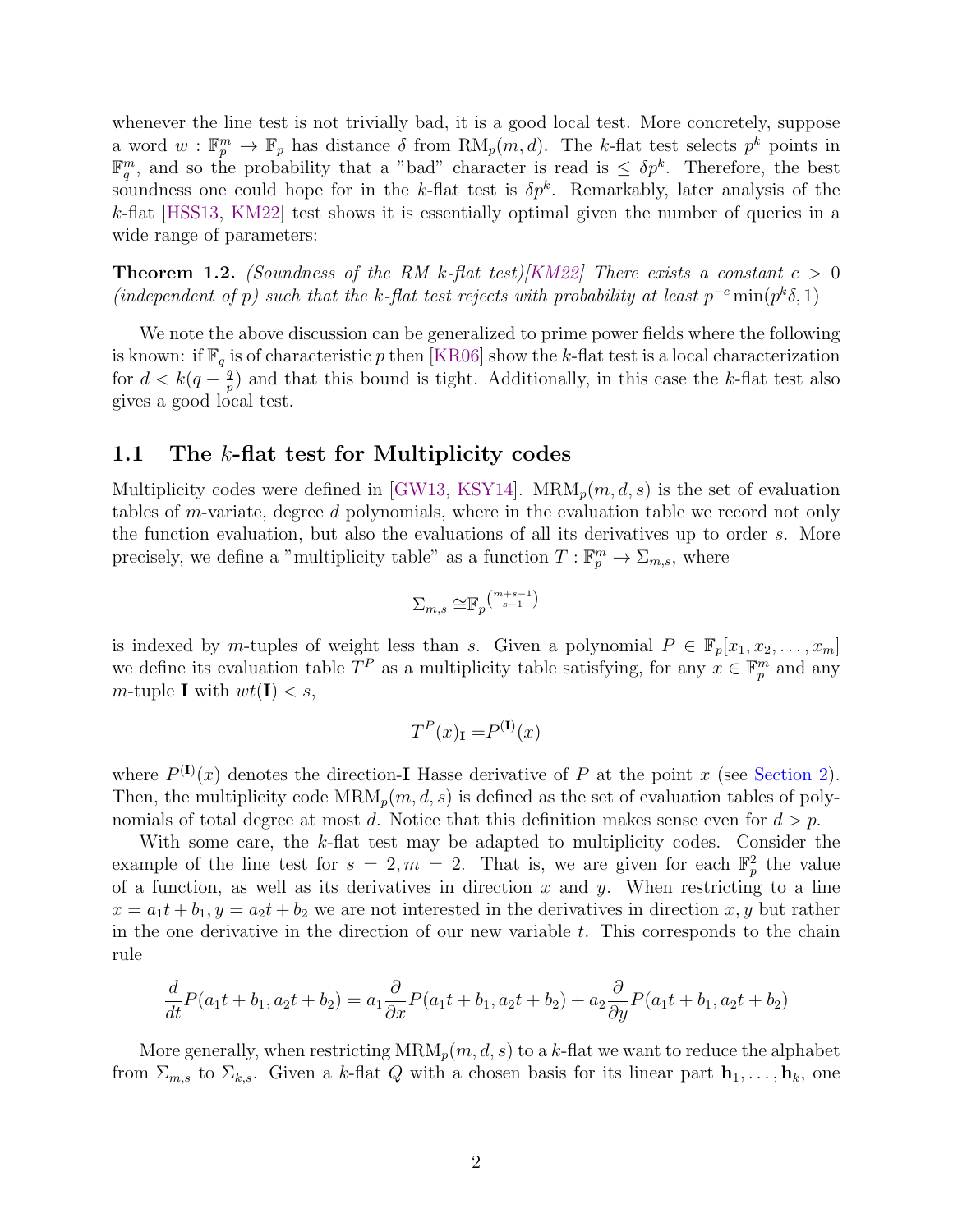may define the chain rule map  $\phi : \Sigma_{m,s} \to \Sigma_{k,s}$  given in [\[KSTS22\]](#page--1-0)(following the  $k = 1$  case from [\[Kop13\]](#page--1-8)) by:

<span id="page-3-1"></span>
$$
(\phi(z))_{\mathbf{J}} = \sum_{\mathbf{I} \in \mathbb{N}^m} z_{\mathbf{I}} \cdot \sum_{\substack{\mathbf{I}_1 + \dots + \mathbf{I}_k = \mathbf{I} \\ w(\mathbf{I}_r) = j_r}} \left(\mathbf{I}_{1, \dots, \mathbf{I}_k}\right) \prod_{i=1}^k \mathbf{h}_k^{\mathbf{I}_k}
$$
(1.1)

For a polynomial P, this is the map that calculates the derivative in direction **J** of  $P|_Q$ from the directional derivatives of P. Accordingly, if  $w : \mathbb{F}_p^m \to \Sigma_{m,s}$  is in  $MRM_p(m,d,s)$ then  $\phi \circ w|_Q$  is in  $MRM_p(k, d, s)$ .

### <span id="page-3-0"></span>1.2 For which degree can the k-flat test be effective?

Given a function  $f: \mathbb{F}_p^m \to \mathbb{F}_p$  there is more than one polynomial equal to f everywhere: since we are only interested in the values of P, we may add, e.g.,  $x_0^p - x_0$  to P and get the same value set. More generally, we may add any polynomial in the ideal

$$
\mathcal{I}_m = \langle x_1^p - x_1, x_2^p - x_2, \dots, x_m^p - x_m \rangle
$$

Any polynomial P has a unique representative mod  $\mathcal{I}_m$  with all individual degrees smaller than  $p$ . We refer to it as its minimal representative. The minimal representative for  $P$  can only have a lower degree than P.

Given any polynomial P and another polynomial Q equal to it everywhere in  $\mathbb{F}_p^m$ , their difference evaluates to zero everywhere. Choosing the minimal representative for  $P - Q$ , we see by the Schwartz-Zippel lemma that this representative must in fact be 0. Therefore, P has the same evaluation table as Q if and only if  $P \equiv Q \mod \mathcal{I}_m$ . This, in particular, shows that any table on k variables has a representation as a polynomial of degree at most  $k(p-1)$ : we may reduce any individual degree to lower than  $(p-1)$ , and any monomial contains at most  $k$  variables.

It is established in [\[KSTS22\]](#page--1-0) that analogously to the Reed-Muller case, two polynomials P, Q have the same multiplicity tables if and only if their difference  $P - Q$  is in the ideal

$$
\mathcal{I}_{m}^{s} = \left\langle \prod_{k=1}^{s} (x_{i_{k}}^{p} - x_{i_{k}}) \mid (i_{1}, \ldots, i_{s}) \in [m]^{s} \right\rangle
$$

This fact establishes a degree bound on any multiplicity table given  $m$ , s. Consider, for example, the case of  $s = 2$ : the monomial  $x^p y^p$  has degree  $2p$ , but by subtracting the relevant generator of  $\mathcal{I}_m^2$ ,  $(x^p - x)(y^p - y)$  we see that it is equivalent to the lower degree polynomial  $x^p y + xy^p + xy$ . In general, if a monomial  $\prod x_i^{e_i}$  has  $\sum \left| \frac{e_i}{p} \right|$  $\left| \frac{e_i}{p} \right| \geq s$  then we may subtract a multiple of one of the generators of  $\mathcal{I}_m^s$  to lower its degree. It follows that any polynomial is equivalent (in the sense of having the same multiplicity table) to one with  $\sum \left| \frac{e_i}{n} \right|$  $\left| \frac{e_i}{p} \right| \, < \, s,$ which implies

$$
d \le d_{k,s} \stackrel{\text{def}}{=} k(p-1) + (s-1)p. \tag{1.2}
$$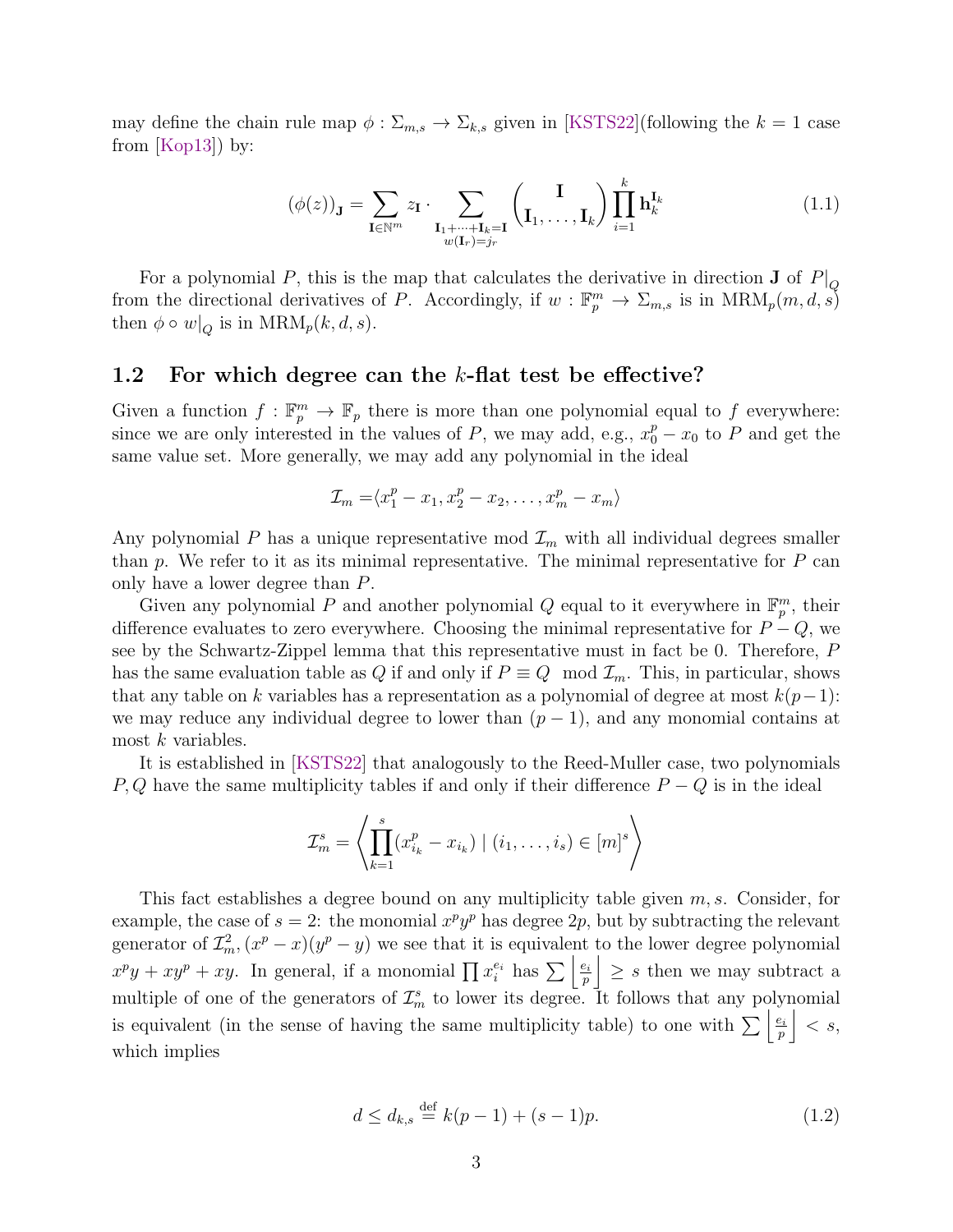### 1.3 Previous work: The plane test is effective for degree  $d < ps$ .

From the previous discussion, it follows that the restriction of any multiplicity table to a k-flat can be represented by a polynomial with degree  $d_{k,s}$ . Therefore, the k-flat test does not characterize  $MRM_p(m, d, s)$  for  $d \geq d_{k,s}$ . As  $d_{k,s}$  is larger than  $d_k$  - and significantly so for large  $s$  - one may hope that the k-flat test is a local test for larger  $d$  in the case of multiplicity codes than for Reed-Muller codes. For example, one could hope that the line test is useful even for degrees up to sp. However, a simple example in  $[KSTS22]$  shows the line test fails for  $s = 2$  even for  $d = p + 1$ .

Local testing for multiplicity codes is studied in [\[KSTS22\]](#page--1-0), with an emphasis on the 2-flat ("plane") test. Two main results are obtained: one for characterization and one for robustness. For characterization, [\[KSTS22\]](#page--1-0) show that the plane test is a local characterization in degrees nearly reaching  $d_{k,s}$ . Concretely,

<span id="page-4-0"></span>**Theorem 1.3.** (The plane test is a local characterization) Let  $\mathbb{F}_q$  be a field of size q of characteristic p and assume  $s \leq \min\{d, q-1\}$ . Let  $d < q(s-\frac{1}{n})$  $(\frac{1}{p})$ . Then the plane test is a local characterization for  $\text{MRM}_p(m,d,s)$ .

In this paper we focus on the prime field case, in which case the condition becomes  $d < ps-1$ . The bound  $d < ps-1$  should be compared to  $d_{2,s} = 2(p-1)+(s-1)p = ps+p-2$ . While not tight, this result comes close to the trivial limit  $d_{2,s}$ .

The second result in [\[KSTS22\]](#page--1-0) concerns robustness. It shows that if the k-flat test is a good local test for  $RM_p(m, d)$  then it is also a local characterization and local test for  $MRM_n(m, d, s)$ , albeit with worse soundness. This is intuitive because multiplicity tables contain function evaluations, and the derivatives only add more information, and what is left to be shown is that when we pass the test the derivatives are also consistent with the function evaluations.

<span id="page-4-1"></span>**Theorem 1.4** (Local testing is preserved from RM to MRM). [\[KSTS22\]](#page--1-0) Let  $\mathbb{F}_p$  be a field of size q of characteristic p, and assume  $s \leq \min\{d, q-1\}$ . Suppose for RM $(q, m, d)$  there exists  $\alpha > 0$  and  $c_0 \leq 1$  such that for every f the rejection probability of the k-flat test satisfies

$$
\text{REJ}_{k,d}^{\text{RM}}(f) \ge \min \left\{ \alpha \cdot \delta(f, \text{RM}(q, m, d)), c_0 \right\}.
$$

Then, for every  $T$  we have

$$
\operatorname{REJ}^{\operatorname{MRM}}_{k,d}(T) \ge \min \left\{ \alpha' \cdot \delta(T, \operatorname{MRM}(q, m, d, s)), c_0 \right\}
$$

for

$$
\alpha' = \alpha \frac{q - (s - 1)}{q} \frac{1}{\alpha + q^{d/(p-1)}}
$$

Combining [Theorems 1.3](#page-4-0) and [1.4](#page-4-1) one gets that under the same conditions as in [Theo](#page-4-0)[rem 1.3,](#page-4-0) the plane test is a good local test.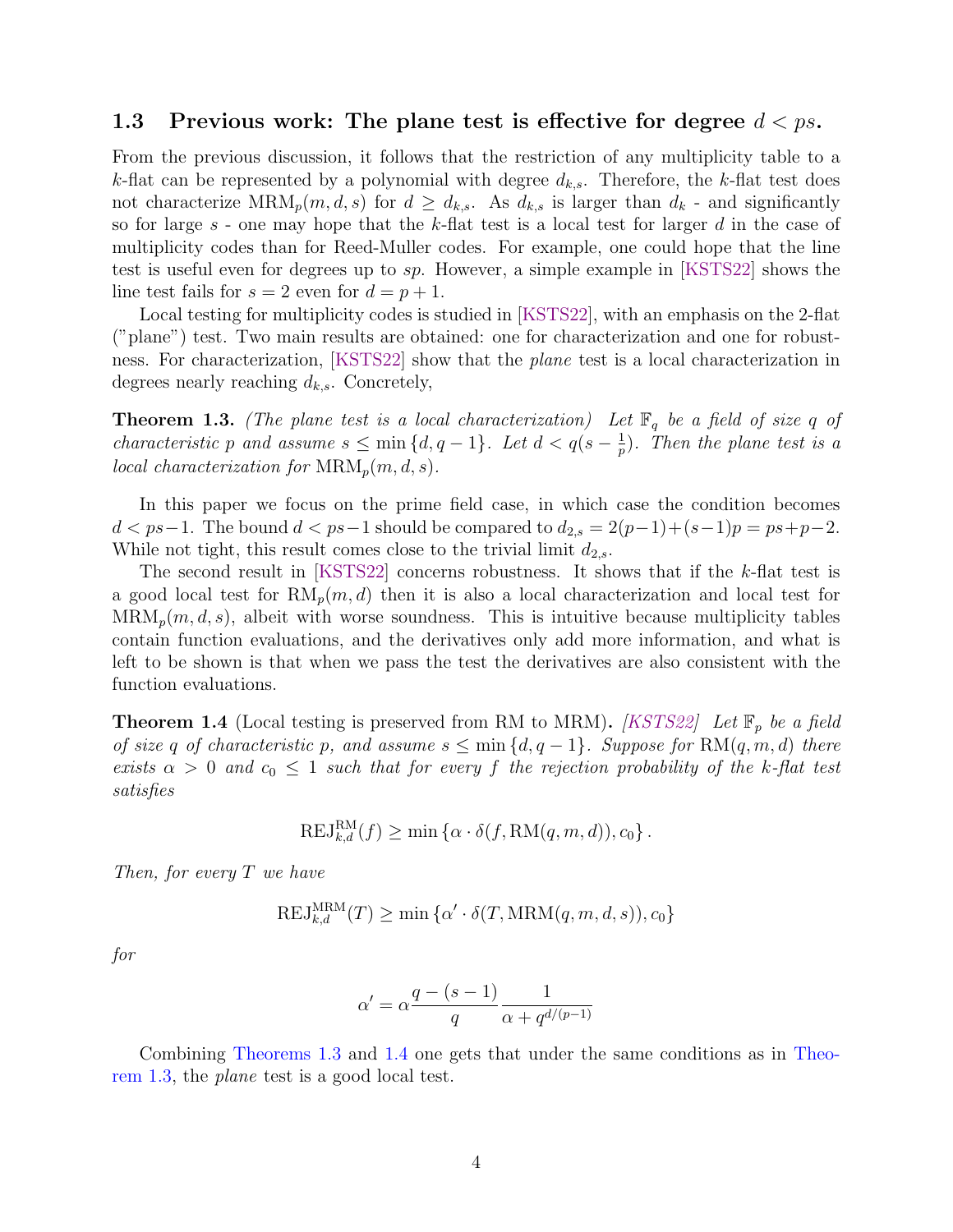### 1.4 Our new results

The main result of this paper is a new analysis of the plane test, which is based on the canonical monomials of [\[HSS13\]](#page--1-1), and that we explain in detail in [Section 1.5.1.](#page-6-0) This new analysis is simpler, applies to general k-flat test  $(k \geq 2)$  rather then just the plane test, and, more importantly, is tighter. Concretely, we prove:

<span id="page-5-0"></span>**Theorem 1.5.** Let p be prime,  $m \geq 1$ ,  $k \geq 2$  and  $s < p$ . Then the k-flat test is a local characterization for  $\text{MRM}_p(m, d, s)$  for any  $d < d_{k,s} - (s - 1)$ .

Thus, the theorem generalize the plane test result of  $[KSTS22]$  to general k. Moreover, let us compare the  $k = 2$  case, we see that the trivial argument shows the k-flat test must fail for  $d \geq d_{2,s} = 2(p-1) + (s-1)p = (s+1)p - 2$ , [\[KSTS22\]](#page--1-0) show the test is a local characterization for  $d \leq ps - 2$ , and, our results show the test is a local characterization for  $d \leq d_{2,s} - s = (s+1)p - s - 2.$ 

We remark, that as before, under the same conditions the  $k$ -flat test is also a good local test. The technique used in [\[KSTS22\]](#page--1-0) does not give good enough soundness in the general case, so we use a different technique based on the soundness analysis in [\[HSS13\]](#page--1-1)

<span id="page-5-1"></span>**Theorem 1.6.** There exist constants  $c_1, c_2$  such that for any prime p, integers  $m \geq 1$ ,  $k \geq 2$ ,  $s < p$  and  $d < d_{k,s} - (s-1)$  the k-flat test is a local tester with soundness function  $\min(\delta p^{-4s-c_1}, p^{-4s-c_2})$ 

Result-wise our works raises several intriguing questions:

- The question of what is the true degree threshold is intriguing and we suspect that the true answer is indeed the bound  $d_{k,s} - (s-1)$  that we obtained, i.e., that there is an example of a polynomial of degree  $d_{k,s} - (s-1) + 1$  where the k-flat test fails to be a local characterization.
- Another intriguing question is the appearance of the condition  $s < p$  in our results (and also in [\[KSTS22\]](#page--1-0)). Is there an inherent obstacle that appears when we try to take the (Hasse) multiplicity above the field size?
- The state of the art RM results give nearly-optimal soundness for the  $k$ -flat test as long as it is a local characterization. Can this be done for multiplicity codes as well? For instance, is it possible to show soundness on the order of  $\approx p^k \delta$  for small  $\delta$ ?
- This work deals with prime fields, while previous works [\[HSS13,](#page--1-1) [KSTS22\]](#page--1-0) handle general finite fields for Reed Muller codes and multiplicity codes respectively. Can the improvements in this work be applied to the general finite field case?

Next, we go on to explain the canonical monomials technique of [\[HSS13\]](#page--1-1) and our use of it for multiplicity codes.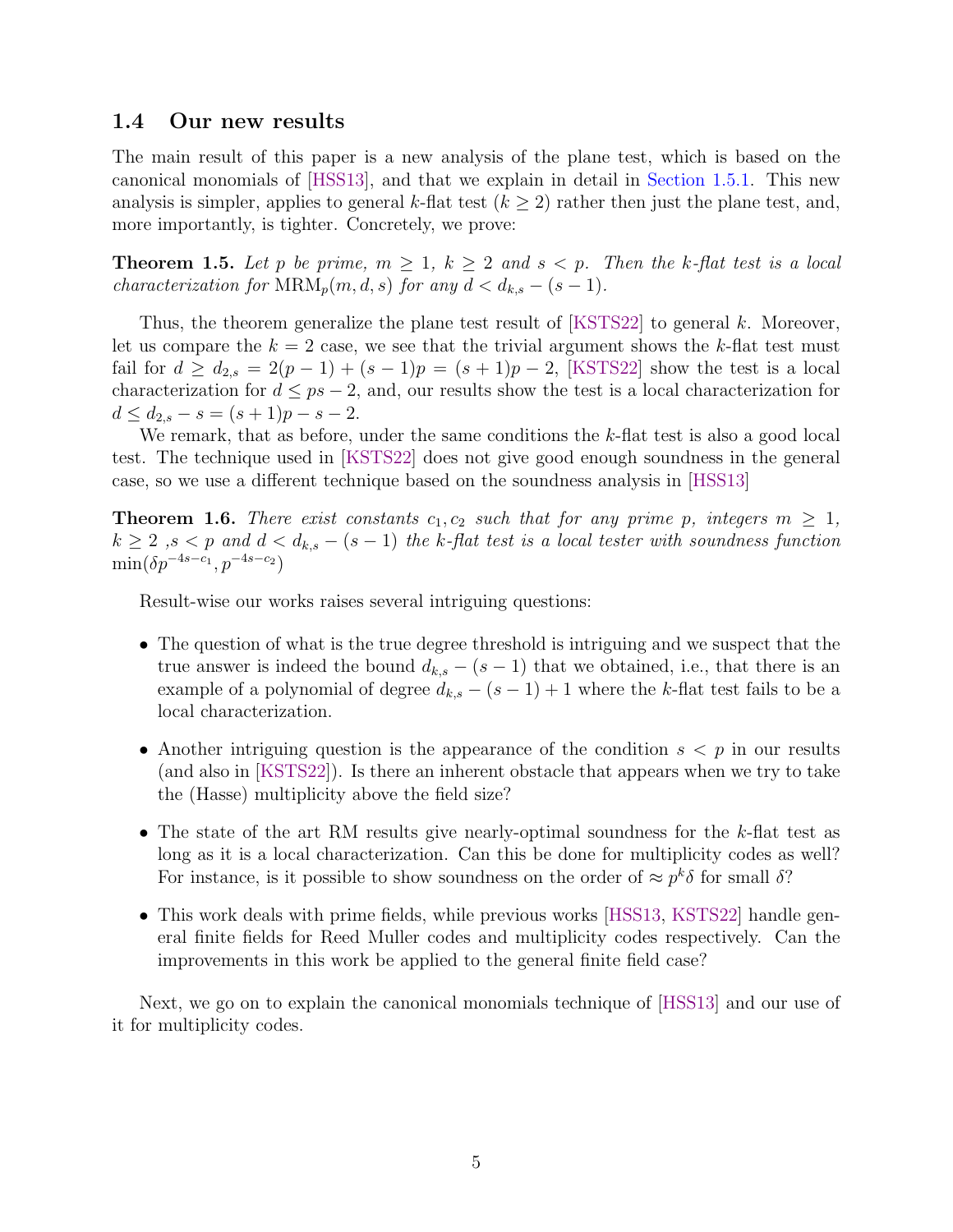### <span id="page-6-1"></span>1.5 The technique

We continue the discussion in [Section 1.2.](#page-3-0) One may think of the set of tables  $\mathbb{F}_p^m \to \mathbb{F}_p$  as the same as

$$
R_m \stackrel{\text{def}}{=} \mathbb{F}_p[x_1, x_2, \dots, x_m] \mod \mathcal{I}_m.
$$

This is because any two polynomials that differ by an element of  $\mathcal{I}_m$  generate the same evaluation table. A convenient basis to use for  $R_m$  is

$$
\mathcal{B}_m = \left\{ \prod_{i=1}^m x_i^{e_i} : e_i < p \right\}
$$

a table is in  $\mathbb{R}\mathrm{M}_p(m,d)$  if and only if its representative, written in the basis  $\mathcal{B}_m$  has only monomials of degree  $\leq d$ .

Similarly, multiplicity tables of multiplicity s are equivalent to elements of

$$
R_{m,s} \stackrel{\text{def}}{=} \mathbb{F}_p[x_1, x_2, \dots, x_m] \mod \mathcal{I}_m^s \tag{1.3}
$$

That is, any multiplicity table has a unique representative in  $R_{m,s}$ , and any two polynomials have the same evaluation table if and only if their difference is in  $\mathcal{I}_{m}^{s}$ . We choose

$$
\mathcal{B}_{m,s} = \left\{ \prod_{i=1}^{m} x_i^{e_i} : \sum_{i=1}^{m} \left\lfloor \frac{e_i}{p} \right\rfloor < s \right\} \tag{1.4}
$$

as a basis for  $R_{m,s}$  (this basis is different than the one chosen in [\[KSTS22\]](#page--1-0)). Just like in the Reed-Muller case, a table is in  $MRM_p(m, d, s)$  if and only if its representative polynomial in  $R_{m,s}$  when written in the basis  $\mathcal{B}_{m,s}$  has no monomials of degree larger than d.

The k-flat test may also be conveniently phrased in the algebraic language described above. The reason this works is that if  $L : \mathbb{F}_p^k \to \mathbb{F}_p^m$  is an affine map then for any P in  $\mathcal{I}_m$  the composition  $P \circ L$  is in  $\mathcal{I}_k$ . Therefore, L reduces to a map  $\overline{L}: R_m \to R_k$ . We can think of this as modding  $R_m$  by  $m - k$  additional additional linear equations. For example, restricting to the line  $\{(t,t) | t \in \mathbb{F}_p\} \subset \mathbb{F}_p^2$  is the same as adding the linear equation  $x = y$ .

Phrased this way, the k-flat test takes a polynomial  $P \in R_m$ , applies a random full-rank affine map  $L : R_m \to R_k$  and asks whether  $L(P)$  is of degree larger than d (when written using  $\mathcal{B}_k$ ).

Similarly, we may view the  $k$  flat test for multiplicity codes algebraicly. Given a linear map  $L: \mathbb{F}_p^k \to \mathbb{F}_p^m$ , any polynomial  $P \in \mathcal{I}_m^s$  has  $P \circ L \in \mathcal{I}_k^s$ . Therefore, L reduces to a map  $L: R_{m,s} \to R_{k,s}$ . Phrased this way, the k-flat test takes a polynomial  $P \in R_{m,s}$ , applies a random full-rank affine map  $\bar{L}: R_m \to R_k$  and asks whether  $\bar{L}(P)$  is of degree larger than d (when written using  $\mathcal{B}_{k,s}$ ). This view of the k-flat test will be crucial for the soundness analysis appearing in [Section 5.](#page-22-0)

#### <span id="page-6-0"></span>1.5.1 Canonical monomials for Reed-Muller codes

An important observation is that both the code  $RM_p(m, d)$  and the k-flat test are affine invariant. That is, when applying an invertible affine transformation to  $\mathbb{F}_p^m$ , a polynomial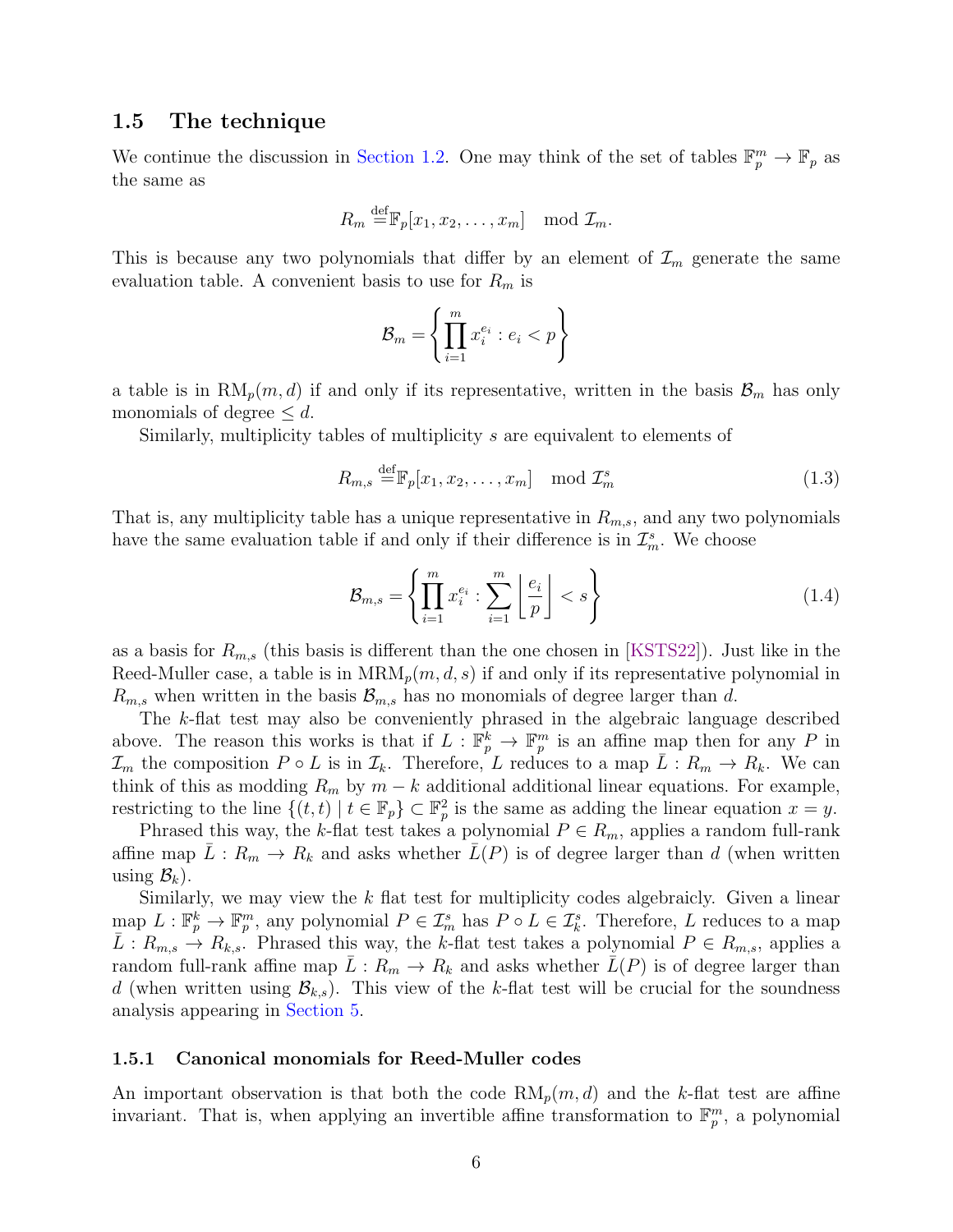remains of the same degree and a k-dimensional affine space remains one. In fact, many of the results regarding Reed-Muller codes generalize to general affine-invariant codes, see e.g. [\[KS08\]](#page--1-9).

[\[HSS13\]](#page--1-1) use this fact to analyze the soundness of the k-flat test. The idea is, given a polynomial  $P$ , to first find an affine transformation  $L$  that puts  $P$  into a form convenient for analyzing, and then prove the soundness for the polynomial  $P \circ L$ .

To this end they introduce the notion of a *canonical monomial*.

**Definition 1.7.** [\[HSS13,](#page--1-1) Definition 4.1] A canonical monomial of degree d in  $n \leq m$ variables in  $\mathbb{F}_p[x_1,\ldots,x_m]$  is a monomial  $\prod_{i=1}^n x_i^{e_i}$  such that (1)  $\sum_{i=1}^m e_i = d$  (2) For every  $1 \leq i < n$  $1 \leq i < n$   $e_i = p - 1$  (3)  $e_n \leq p - 1^1$ .

Intuitively, this is a monomial which is supported on as few variables as possible.

[\[HSS13\]](#page--1-1) go on to show that any polynomial can be composed with a linear map L so that  $P \circ L$  contains a canonical monomial of degree deg P. Such a map is given by the linear transformation maximizing (in the graded lexicographic order) the maximal monomial of  $P \circ L$ . The proof contains two stages:

- First, the result is shown for the special case  $m = 2$ .
- An inductive argument generalizes this to any number of variables.

We recount the  $m = 2$  case here.

<span id="page-7-1"></span>**Lemma 1.8.** [\[HSS13,](#page--1-1) Lemma 4.2] Let  $f(x_1, x_2)$  be a degree  $d \leq 2(p-1)$  polynomial in  $F_p[x_1, x_2]$ . Then there exists  $\alpha \in \mathbb{F}_p$  such that  $f(x_1, x_2 + \alpha x_1)$  contains a canonical monomial of degree d.

*Proof.* Write  $f(x_1, x_2) = \sum_{e: 0 \leq e, d-e \leq p} \alpha_e x_1^e x_2^{d-e}$ . Monomials of degree lower than d may be ignored because they will never affect the degree-d homogeneous part of  $f \circ L$ . Let  $e_{\text{max}}$ be the maximal degree of  $x_1$  in f. If  $e_{\text{max}} = p - 1$  we are done. Otherwise, consider the polynomial  $f(x_1, x_2 + zx_1)$ . By the binomial theorem it follows that

$$
f(x_1, x_2 + zx_1) \equiv_{\mathcal{I}_2} \sum_{e \le d} \alpha_e x_1^e \sum_{r \le d - e} \binom{d - e}{r} (zx_1)^r x_2^{d - e - r}
$$

Look at the coefficient of  $x_1^{e_{\text{max}}+1}x_2^{d-(e_{\text{max}}+1)}$  $a^{-\left(e_{\text{max}}+1\right)}$  as a polynomial in z. It is equal to

$$
\sum_{r \le e_{\max}+1} \alpha_{e_{\max}+1-r} {d-(e_{\max}+1-r) \choose r} z^r
$$

This is a polynomial of degree at most  $p-1$ . It is not the zero polynomial because the coefficient of z is  $\alpha_{e_{\text{max}}} \binom{d-e_{\text{max}}}{1}$  $\binom{e_{\text{max}}}{1} \neq 0 \mod p$ . Therefore, it is nonzero when  $z = \alpha$  for some  $\alpha \in \mathbb{F}_p$ .

In this way we may increase the maximal degree of  $x_1$  until we obtain a maximal monomial.  $\Box$ 

<span id="page-7-0"></span><sup>&</sup>lt;sup>1</sup>The definition for prime power fields is more complicated.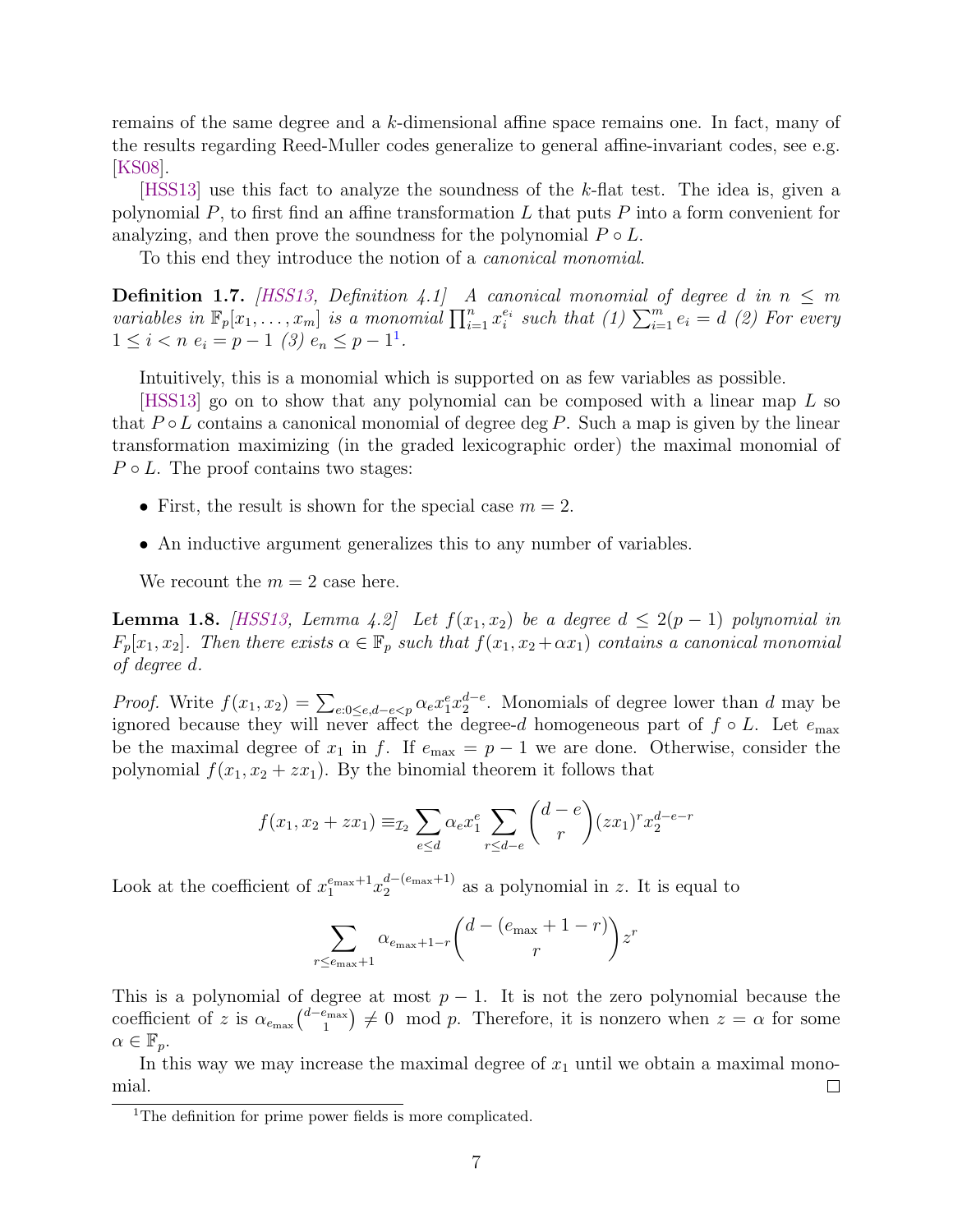#### 1.5.2 Canonical monomials for multiplicity codes

When composed with the correct chain rule map defined in [Equation \(1.1\),](#page-3-1) multiplicity codes are also affine invariant. Similarly to [\[HSS13\]](#page--1-1) we want to establish a canonical monomial result for multiplicity codes. This is made more complicated by the fact that individual degrees may be larger than p.

Let  $s = 2$ . The polynomial  $D_2 = x_2^p x_1 - x_2 x_1^p$  $_1^p$  is the minimal representative of its class in  $R_{2,2}$ . For a linear map  $L: \mathbb{F}_p^2 \to \mathbb{F}_p^2$  we have  $D_2 \circ L = \det(L)D_2$ . Therefore, despite the fact that the degree of  $x_1$  is not at the maximum possible value, we cannot shift the monomial  $x_1^p$  $y_1$  into  $x_1^{p+1}$  $_{1}^{p+1}$ .

Where does the proof of [Lemma 1.8](#page-7-1) fail? Looking at the coefficient of  $x_1^{p+1}$  $j_1^{p+1}$  in  $f(x_1, x_2 +$  $(zx_1)$ , we see it is equal to  $g(z) \stackrel{\text{def}}{=} z - z^p$ . While this polynomial is nonzero, it still evaluates to 0 everywhere on  $\mathbb{F}_p$ . This is possible because its degree is larger than p.

Let P be a reduced polynomial in  $R_{2,2}$  of degree  $d < 2p$ . As in the proof of [Lemma 1.8,](#page-7-1) the coefficient of  $x_1^d$  in  $P(x_1, x_2 + zx_1)$  is

$$
c_d(z) = \sum_{r \le d} \alpha_{d-r} z^r
$$

As seen above, this polynomial may be 0 everywhere, in which case we may not be able to achieve the monomial  $x_1^d$ . This happens precisely when  $g(z) = z^p - z \mid c_d$ .

Compromising, we next look at the coefficient of  $x_1^{d-1}x_2$ .

$$
c_{d-1}(z) = \sum_{r \le d-1} \alpha_{d-1-r} {r+1 \choose 1} z^r
$$

It is readily observed that  $c_{d-1}$  is in fact the *Hasse derivative* of  $c_d$ . If both  $c_d$  and  $c_{d-1}$  are zero everywhere in  $F_p$ , it follows that in fact  $g(z)^2 \mid c_d$ . However, this implies that P has degree at least  $2p$ , a contradiction. Therefore, we see that when  $d < 2p$  either the monomial  $x_1^d$  or  $x_1^{d-1}x_2$  can be achieved. Paying some more attention to this argument, we can in fact show that the only case when  $x_1^d$  cannot be achieved is when  $D_2 \mid P$ .

For larger s, the polynomial  $D_2^{s-1}$  has leading monomial  $x_1^{q(s-1)}x_2^{s-1}$ , and due to its linear invariance we cannot get a higher degree for  $x_1$ . The argument from the preceding paragraph can be applied, and it shows that (if  $d < ps$ ) one of the monomials  $x_1^d, x_1^{d-1}x_2, \ldots, x_1^{d-(s-1)}x_2^{s-1}$ must appear in some composition  $P \circ L$ .

The case  $d \geq ps$  is trickier but still true. In general, we prove

<span id="page-8-0"></span>**Theorem 1.9.** Let p be prime,  $s < p$  and let P be a reduced polynomial in  $R_{2,s}$  of degree d. Let  $d_{\max}^x p(s-1) + (p-1)$  and let  $d_{opt}^x = \min (d, d_{\max}^x)$ . There exists a linear map  $L : \mathbb{F}_p^2 \to \mathbb{F}_p^2$ such that  $P \circ L$  contains a monomial  $x_1^e x_2^{d-e}$  with  $e \geq d_{opt}^x - (s-1)$ .

We clarify the different degree variables introduced so far:

- The degree  $d_{m,s}$  is the highest total degree a reduced polynomial in  $\mathcal{B}_{m,s}$  can have.
- The degree  $d_{\max}^x$  is the highest degree in  $x_1$  a reduced polynomial in  $\mathcal{B}_{m,s}$  can have.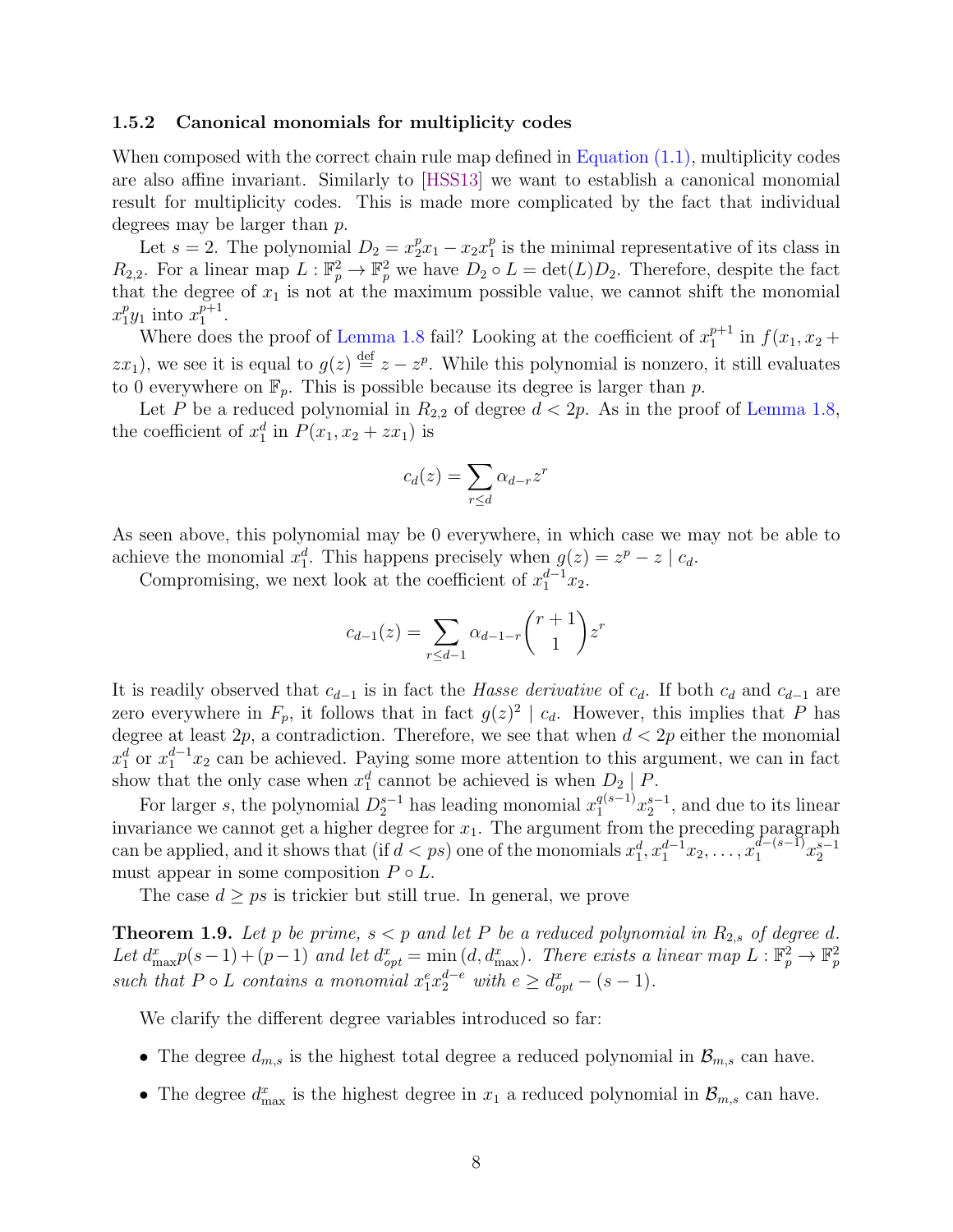• The degree  $d_{\text{opt}}^x$  is the highest degree in  $x_1$  we might hope for  $P \circ L$  to have. Indeed, by definition its degree in  $x_1$  will be  $\leq d_{\text{max}}^x$ , and the total degree of  $P \circ L$  is d, so its degree in  $x_1$  cannot be larger than this.

The proof of this theorem is given in [Section 3.](#page-15-0) The proof, while similar in spirit to [Lemma 1.8](#page-7-1) requires analyzing several of the polynomials  $c_k$  together as well as careful use of which monomials exist in  $\mathcal{B}_{m,s}$  and which do not.

We state a simple corollary of [Theorem 1.9](#page-8-0)

Corollary 1.10. Under the same assumptions as [Theorem 1.9,](#page-8-0) there exists a linear map  $L: \mathbb{F}_p^2 \to \mathbb{F}_p^2$  such that the maximal monomial of  $P \circ L$ ,  $x_1^a x_2^b$  satisfies  $b \leq p-1$ .

*Proof.* We take the same linear map as in [Theorem 1.9.](#page-8-0) Suppose  $d_{\text{max}}^x = d$ . Then  $a \geq$  $d-(s-1)$  and so  $b \leq (s-1) < p-1$ . The other case is  $d_{\max}^x = p(s-1) + (p-1)$  in which case  $a \ge p(s-1)$  and so due to  $x_1^a x_2^b$  being in  $\mathcal{B}_{2,s}$  it must be the case that  $b < p$ .

Like in the Reed-Muller case, [Theorem 1.9](#page-8-0) can be extended inductively to a canonical monomial statement about general multivariate polynomials. The reduction is slightly more complicated because the product of an  $\mathcal{I}_{m_1}^s$ -reduced polynomial and an  $\mathcal{I}_{m_2}$ -reduced polynomial is not necessarily  $\mathcal{I}_{m_1+m_2}$  reduced when  $s>1$ .

Taking a slightly different approach from the Reed-Muller definitions, we define canonical monomials as the highest (in graded lexicographic order) monomial achievable by composing with a linear map, and then display their properties.

**Definition 1.11** (Canonical monomial - general s). Let m, s be integers,  $m > 2$ ,  $s > 1$ . Let  $P \in \mathbb{F}_p[X_1,\ldots,X_m]$  be reduced modulo  $\mathcal{I}_m^s$ . The canonical monomial of P modulo  $\mathcal{I}_{m}^{s}$ , denoted  $\text{Can}(P,m,s)$ , is the largest leading monomial of  $P \circ L$  mod  $\mathcal{I}_{m}^{s}$  in the deg-lex ordering (where  $X_1 > \ldots > X_m$ ), where the maximum is taken over all linear transformations  $L: \mathbb{F}_p^m \to \mathbb{F}_p^m$ .

<span id="page-9-0"></span>**Theorem 1.12** (Canonical monomials - general s). Let p be a prime,  $m \ge 2$  and  $s \le p-2$ . Let  $P \in \mathbb{F}_p[X_1,\ldots,X_m]$  be reduced modulo  $\mathcal{I}_m^s$  and suppose  $\prod_{i=1}^m x_i^{e_i} \in \mathcal{B}_{m,s}$  is the canonical monomial of P modulo  $\mathcal{I}_m^s$ . Then,

- 1.  $\sum_{i=1}^{m} e_i = \deg(P)$
- 2.  $e_i > e_{i+1}$  for all  $i \in [m-1]$ .
- 3.  $e_1 > \min \{p(s-1) + (p-1), d\} (s-1).$
- 4. If n is the last integer such that  $e_n > 0$ , then  $e_i = p 1$  for all  $i \in \{2, ..., n 1\}$ .

This theorem is proved in [Section 4.](#page-18-0)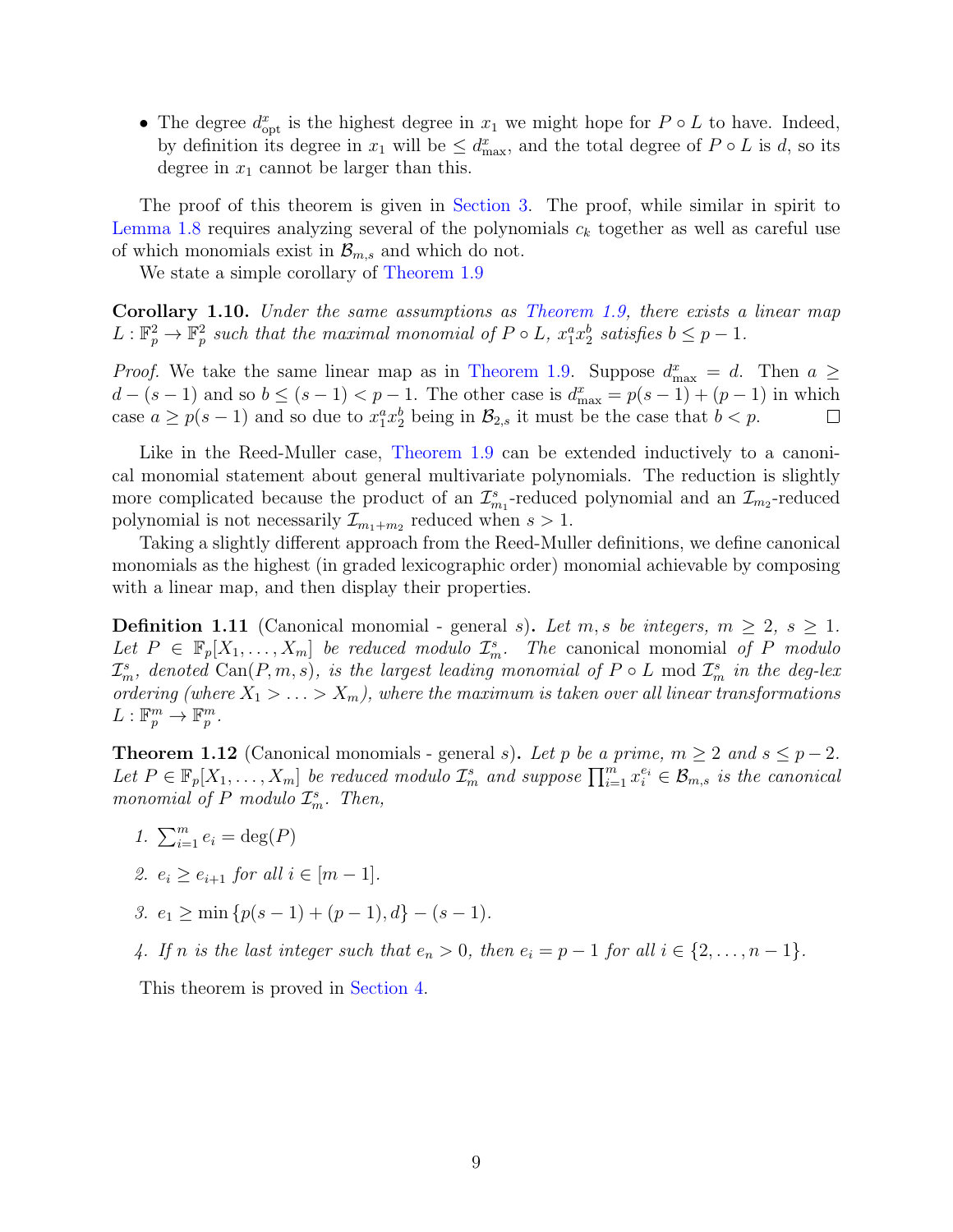#### 1.5.3 Canonical monomials imply characterization

The canonincal monomial result [Theorem 4.3](#page-19-0) is used in the proof of our main results on the local characterization and soundness of the k-flat test, [Theorem 1.5](#page-5-0) and [Theorem 1.6.](#page-5-1) As a warmup, we use it to show that the plane test is a local characterization, up to a better than the one achieved in [\[KSTS22\]](#page--1-0).

**Theorem 1.13.** Let p be a prime, let m be an integer and let  $s \leq p$ . Let P be a reduced polynomial in  $R_{m,s}$  of degree d. Then there exists a full rank affine map  $L: \mathbb{F}_p^2 \to \mathbb{F}_p^m$  such that  $\deg(P \circ L) \mod \mathcal{I}_2^s \geq \min\left(d, d_{2,s} - (s-1)\right)$ . In particular, for  $d < d_{2,s} - (s-1)$  the plane test is a local characterization for  $\text{RM}_p(m, d)$ .

*Proof.* Replacing P by  $P \circ L$  if necessary, using [Theorem 1.12](#page-9-0) we may assume that P contains a degree *d* canonincal monomial  $\prod_{i=1}^{n} x_i^{e_i}$ .

Essentially, we show that we may pick the plane to be parallel to the  $x_1, x_2$  axes - the degrees of  $x_1, x_2$  will be large enough and the other variables may be set to constants to not interfere with  $x_1, x_2$ .

We begin by noting that  $e_1+e_2 \ge \min{(d, p(s-1)+2(p-1)-(s-1))}$ . Indeed, if  $e_3 = 0$ we have  $e_1 + e_2 = d$  and we are done. Otherwise,  $e_2 = p - 1$  in which case

$$
e_1 + e_2 \ge \min (d, p(s - 1) + p - 1) - (s - 1) + (p - 1)
$$
  
\n
$$
\ge \min (d - (s - 1) + (p - 1), p(s - 1) + 2(p - 1) - (s - 1))
$$
  
\n
$$
\ge \min (d, p(s - 1) + 2(p - 1) - (s - 1))
$$

Where the last inequality uses  $s \leq p$ .

We build the affine map by setting all  $x_i, i > 2$  to be some constants, retaining the monomial  $x_1^{e_1}x_2^{e_2}$ . We write out P while separating the first two variables from the others:

$$
P = \sum_{d_1, d_2} x_1^{d_1} x_2^{d_2} \sum_{d_3, \dots, d_m} \alpha_{d_1, \dots, d_m} \prod_{i=3}^m x_i^{d_i}
$$

Because P contains the canonical monomial, we know

$$
\sum_{d_3,\dots,d_m} \alpha_{e_1,e_2,d_3,\dots,d_m} \prod_{i=3}^m x_i^{d_i} \neq 0
$$

Additionally, for any  $d_3, \ldots, d_m$  such that  $\alpha_{e_1,e_2,d_3,\ldots,d_m} \neq 0$  we have  $d_i < p$ . Indeed, if  $e_1 + e_2 = d$  this claim is trivial. Otherwise,  $e_1 + e_2 \ge p(s-1) + 2(p-1) - (s-1)$  in which case  $\frac{e_1}{n}$  $\left\lfloor\frac{e_1}{p}\right\rfloor+\left\lfloor\frac{e_2}{p}\right\rfloor$  $\lfloor \frac{p_2}{p} \rfloor = s - 1$ , which implies  $d_i < p$  for all  $i \geq 3$ .

It follows that the polynomial

$$
\sum_{d_3,...,d_m} \alpha_{e_1,e_2,d_3,...,d_m} \prod_{i=3}^m x_i^{d_i}
$$

Is a nonzero polynomial with all degrees smaller than  $p$ , and therefore it is nonzero for some substitution  $x_3 = a_3, \ldots, x_m = a_m$ . Making this substitution, we see that the monomial  $x_1^{e_1} x_2^{e_2}$  has a nonzero coefficient.  $\Box$ 

This method of proof would work to prove the general local characterization result for the k-flat test, [Theorem 1.5.](#page-5-0) To prove our soundness estimate [Theorem 1.6](#page-5-1) we need another ingredient.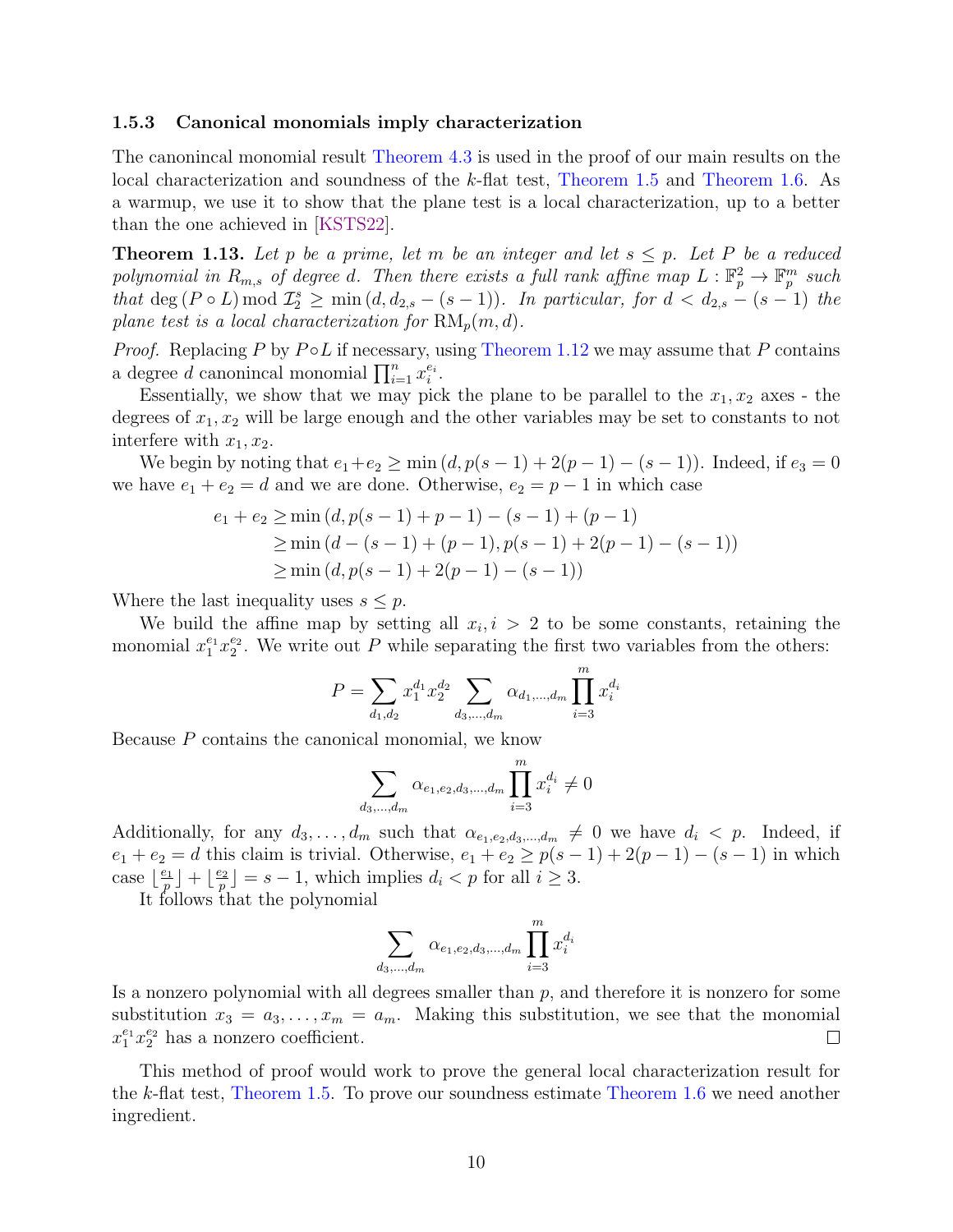#### 1.5.4 Canonical monomials imply local testing

Suppose a reduced polynomial P in  $R_{m,s}$  has degree  $> d$  and distance  $\delta$  from  $MRM_p(m, d, s)$ . Informally, the approach to proving the robustness of the plane test in [\[KSTS22\]](#page--1-0) is to select a plane by first selecting an intermediate uniform  $2s$ -dimensional subspace  $H$ , and within it a uniform plane Q. The reason this method has soundness on the order of  $p^{-O(s)}$  is:

- Due to [Theorem 1.4](#page-4-1) with probability  $\geq \delta \frac{1}{n}$  $\frac{1}{p}$  the restriction  $P|_H$  has degree  $> d$ .
- Due to [Theorem 1.3](#page-4-0) at least one plane Q in H has deg  $P|_Q > d$ .
- The number of planes in H is  $O(p^{cs})$  for some constant c, so the overall soundness is  $\geq \delta\Omega(p^{-cs-1}).$

When attempting to generalize this approach to the general k-dimensional test, some issues occur. The degree bound on d is  $\approx (p-1)k + (s-1)p$ , so the intermediate space H needs to have dimension  $k + 2s$ . In this case the first step still works. However, the number of k-dimensional subspaces in  $\mathbb{F}_p^{k+2s}$  can be on the order of  $p^{O(ks+s^2)}$ , and this would affect the soundness.

Instead, we replace the second stage with a stronger statement regarding the soundness of the k-dimensional test within  $\mathbb{F}_p^{k+2s}$ , analogous to the following lemma in [\[HSS13\]](#page--1-1).

**Lemma 1.14** ([\[HSS13\]](#page--1-1), Lemma 4.6). Let  $d < k(p-1)$  and let  $f : \mathbb{F}_p^{k+1} \to \mathbb{F}_p$  have degree larger than d. Then the k-dimensional test rejects f with probability  $\geq \frac{1}{n}$  $\frac{1}{p}$  .

For the case of multiplicity codes, we show

**Lemma 1.15.** Let  $d < k(p-1) + (s-1)p - (s-1)$  and let  $f : \mathbb{F}_p^{k+1} \to \Sigma_{k+1,s}$  have degree larger than d. Then the k-dimensional test rejects f with probability  $\geq \frac{1}{n^2}$  $\frac{1}{p^2}$  .

This lemma is then applied repeatedly 2s times, showing total soundness of at least  $p^{-4s}$ .

It follows that the probability that a  $k$ -dimensional subspace  $Q$  within the intermediate subspace H has deg  $P|_Q > d$  is at least  $p^{-O(s)}$ , giving [Theorem 1.6.](#page-5-1)

## <span id="page-11-0"></span>2 Preliminaries

For a comprehensive survey of multiplicity codes, see [\[Kop13\]](#page--1-8). We present some properties that we use here for completeness. We denote the polynomial ring  $\mathbb{F}_p [X_1, \ldots, X_m]$  by  $F[\mathbf{X}]$ . Given a non-negative tuple  $\mathbf{i} = (i_1, \ldots, i_m)$ ,  $\mathbf{X}^{\mathbf{i}}$  denotes the monomial  $\prod_{j=1}^m X_j^{i_j}$  $\frac{i_j}{j}$  .

**Definition 2.1** (Hasse derivative). For  $P(X) \in \mathbb{F}_p[X]$  and a non-negative tuple i, the direction **i** Hasse derivative of P, denoted  $P^{(i)}(\mathbf{X})$  is the coefficient of  $\mathbf{Z}^i$  in the polynomial  $P(X + Z)$ 

<span id="page-11-1"></span>**Proposition 2.2** (Basic properties of Hasse derivatives). Let  $P(X)$ ,  $Q(X) \in \mathbb{F}_p[X]^m$  and let i, j be vectors of non-negative tuples. Then:

1.  $P^{(i)}(\mathbf{X}) + Q^{(i)}(\mathbf{X}) = (P+Q)^{(i)}(\mathbf{X}).$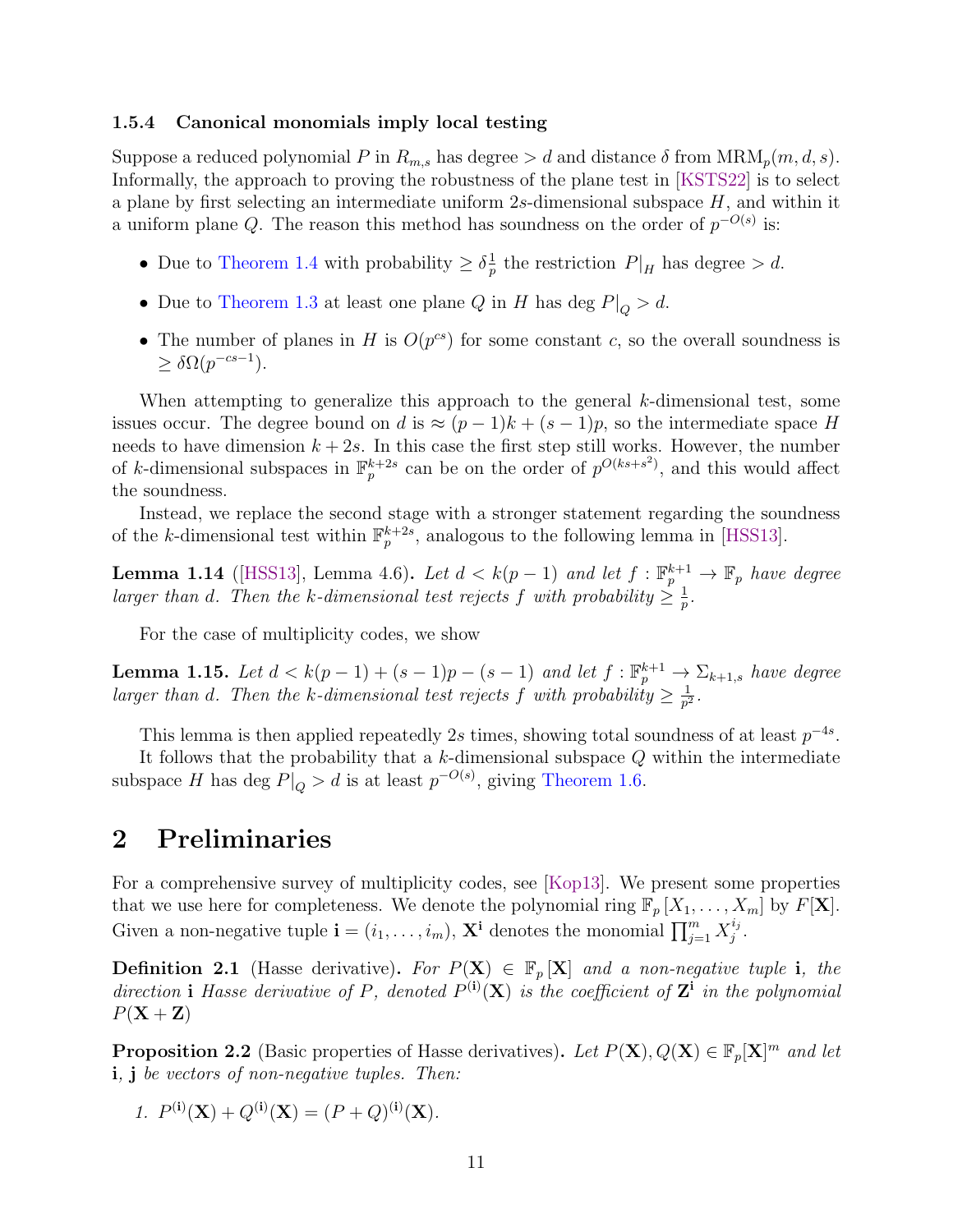- <span id="page-12-0"></span>2.  $(P \cdot Q)^{(\mathbf{i})}(\mathbf{X}) = \sum_{0 \leqslant \vec{e} \leqslant \mathbf{i}} P^{(\vec{e})}(\mathbf{X}) \cdot Q^{(\mathbf{i} - \vec{e})}(\mathbf{X}).$
- 3.  $(P^{(i)})^{(j)}(\mathbf{X}) = {^{(i+j)}_{;}}$  $j^{\dagger}$ j $P^{(\mathbf{i}+\mathbf{j})}(\mathbf{X}).$

Definition 2.3 (Vanishing multiplicity). We say a polynomial P has vanishing multiplicity s at x, and write  $\text{Mult}(P; x) \geq s$ , if for any i with  $wt(i) < s$ ,  $P^{(i)}(x) = 0$ . We say P vanishes with multiplicity exactly s at x, if  $Mult(P; x)$  is at least s but not  $s + 1$ .

A simple fact derived from [Item 2](#page-12-0) is:

Fact 2.1.  $\text{Mult}(P \cdot Q; x) \ge \text{Mult}(P; x) + \text{Mult}(Q; x)$ .

Any polynomial of the form  $x_i^p - x_i$  vanishes on the entire space  $\mathbb{F}_p^m$ . Therefore, any product of s of these will vanish with multiplicity s. In fact, any polynomial that vanishes with multiplicity s is in the ideal generated by these products.

**Fact 2.2** (See, e.g. [\[KSTS22\]](#page--1-0)). A polynomial has vanishing multiplicity  $\geq s$  if and only if

$$
P \in \mathcal{I}_m^s = \left\langle \prod_{k=1}^s (x_{i_k}^p - x_{i_k}) \mid (i_1, \dots, i_s) \in [m]^s \right\rangle
$$

<span id="page-12-1"></span>**Lemma 2.4.** Let P be a bivariate homogeneous polynomial, and  $(a, b) \in \mathbb{F}_p \times \mathbb{F}_p \setminus (0, 0)$ . Then, Mult $(P; (a, b)) \geq t$  iff  $(bx - ay)^t$ .

*Proof.* From [Item 2](#page-12-0) it is clear that  $(bx - ay)^t$  |P implies Mult $(P; (a, b)) \ge t$ . We prove the other direction by induction on t. Suppose  $Mult(P; (a, b)) \geq t$ , and let  $d = deg(P)$ .

For  $t = 1$ , suppose w.l.o.g. that  $b \neq 0$  and define  $p(x) = P(x, 1)$ . Then

$$
0 = P(a, b) = P(b \cdot (\frac{a}{b}, 1)) = b^d \cdot p(\frac{a}{b}).
$$

Thus  $p(\frac{a}{b})$  $\frac{a}{b}$ ) = 0 and  $\left(x - \frac{a}{b}\right)$  $\frac{a}{b}$ )|p, i.e.,  $(bx - a)$ |p. Then, the homogeneous form of  $bx - a$  divides the homogeneous form of p, i.e.,  $(bx - ay)|P$ .

Now let us assume for  $t \ge 1$  and prove for  $t + 1$ . Suppose Mult $(P; (a, b)) \ge t + 1$ . Then, by induction,  $P = (bx - ay)^t \cdot Q$  for some homogeneous polynomial Q. Let i be of weight t. Then,

$$
0 = P^{(i)}(a, b) = Q^{(0,0)}(a, b) \cdot ((bx - ay)^t)^i (a, b),
$$

because all  $(bx-ay)^t$  derivatives of weight less than t vanish. However, for some i of weight t we must have  $((bx-ay)^t)^i(a,b) \neq 0$  (e.g., if  $a \neq 0$ , take  $\mathbf{i} = (t,0)$ ) and therefore  $Q(a,b) = 0$ . Thus, by the base case,  $bx - ay|Q$ , and therefore  $(bx - ay)^{t+1}|P$  as desired.  $\Box$ 

### <span id="page-12-2"></span>2.1 The Moore matrix

We pay special attention to the case where  $m = 2$  and P is homogeneous. The Moore matrix of order 2 is  $\begin{pmatrix} x & x^p \\ y & y^p \end{pmatrix}$  $y y^p$  $\setminus$ and the Moor determinant of order 2 is

$$
D_2(x, y) \stackrel{\text{def}}{=} \det \left( \begin{array}{cc} x & x^p \\ y & y^p \end{array} \right) = xy^p - yx^p.
$$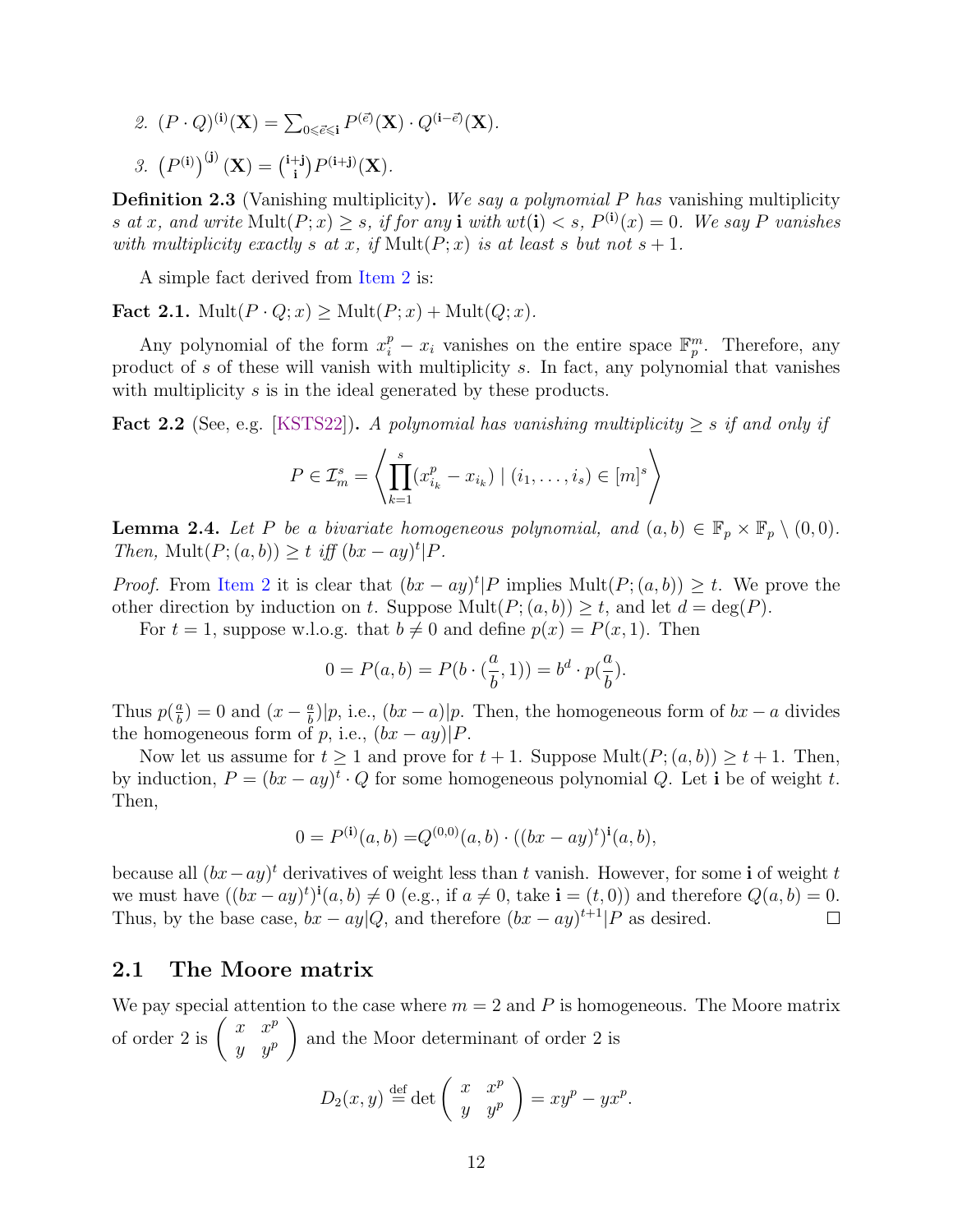$D_2$  is an example of a homogeneous polynomial with vanishing multiplicity 1 (as it can be expressed as  $x(y^p - y) - y(x^p - x) \in I_2$ . As  $D_2$  vanishes on the whole of  $\mathbb{F}_p \times \mathbb{F}_p$ , by [Lemma 2.4](#page-12-1) we get the well known fact:

<span id="page-13-0"></span>Fact 2.3.

$$
D_2(x, y) = (-y) \cdot \prod_{a \in \mathbb{F}_p} (x - ay).
$$

This is true since  $D_2$  must be divisible by all these factors because it vanishes on the corresponding points, these factors are co-prime, and the degree and leading coefficient of both sides match. We show  $D_2$  is essentially the only example of a bivariate homogeneous polynomial vanishing over  $\mathbb{F}_q \times \mathbb{F}_q$ :

<span id="page-13-2"></span>**Lemma 2.5.** Let  $s < p$ . Suppose P is a degree-d homogeneous polynomial that vanishes over  $\mathbb{F}_p \times \mathbb{F}_p$  with multiplicity s. Then P is divisible by  $D_2^s$ .

*Proof.* For every point  $(a, b) \in \mathbb{F}_p \times \mathbb{F}_p \setminus (0, 0)$  such that  $Mult(P; (a, b)) \geq s$ , we have by [Lemma 2.4](#page-12-1) that  $(bx - ay)^t$ . Taking the points  $\{(a, 1)\}_{a \in \mathbb{F}_{p^*}}$  and  $(1, 0)$  we see that  $(-y)^t$ ,  $(x-ay)^t$  divide P, for every  $a \in \mathbb{F}_p^*$ . As these polynomials are co-prime we get that their product divides P. Using [Fact 2.3](#page-13-0) we see that  $D_2^t$  | P as desired.  $\Box$ 

We also need:

<span id="page-13-1"></span>**Lemma 2.6.** Let  $P = \sum_i \alpha_i x^i y^{d-i}$  be a degree-d homogeneous bivariate polynomial. Suppose  $P$  is divisible by  $D_2^r$ . Then each polynomial

$$
P_c = \sum_{i \equiv c \mod (p-1)} \alpha_i x^i y^{d-i}
$$

,

is individually divisible by  $D_2^r$ .

*Proof.* Let  $P = D_2^r \cdot Q$ . Write  $Q = \sum_i \beta_i x^i y^{d-i}$ , and define

$$
Q_c = \sum_{i \equiv c \bmod (p-1)} \beta_i x^i y^{d-i}.
$$

Notice that all the powers of x in  $D_2^r = (xy^p - x^p y)^r$  are r mod  $(p-1)$ . Therefore,  $P_c =$  $D_2^r \cdot Q_{c-r \mod (p-1)}$ .  $\Box$ 

### 2.2 The basis  $\mathcal{B}_{m,s}$

We recall the definition

$$
\mathcal{B}_{m,s} = \left\{ \prod_{i=1}^{m} x_i^{e_i} : \sum_{i=1}^{m} \left\lfloor \frac{e_i}{p} \right\rfloor < s \right\}
$$

We set up the notation  $e_i = pe_i^1 + e_i^0$  where  $e_i^0 < p$ . That is,  $e^1e^0$  is the base p expansion of e. Due to working with  $s < p$ , we require only two digits for the exponents. With this notation, the restriction on the set of exponents becomes  $\sum_{i=1}^{m} e_i^1 < s$ .

We pay special attention to which monomials  $\mathbf{X}^e$  appear in  $\mathcal{B}_{m,s}$ :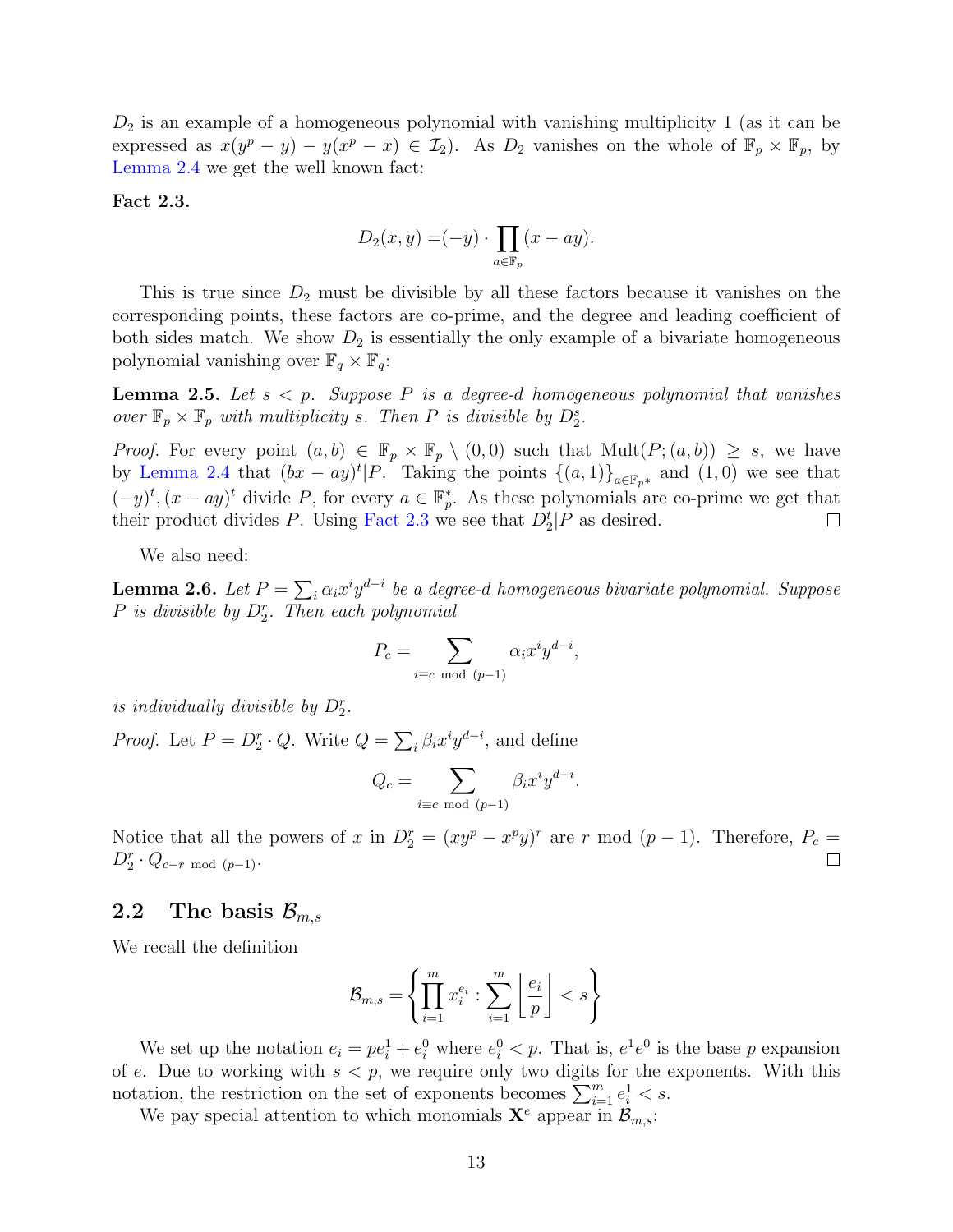- For  $d < ps$ , any monomial of degree d is contained in  $\mathcal{B}_{m,s}$ . Indeed, if  $\sum_{i=1}^{m} e_i^1 \geq s$  then  $d=\sum e_i\geq ps.$
- On the other hand, the highest possible degree is

$$
d_{m,s} = p(s-1) + (p-1)m.
$$

Indeed,  $p \sum_{i=1}^{m} e_i^1$  is bounded by  $p(s-1)$  and  $\sum_{i=1}^{m} e_i^0$  is bounded by  $(p-1)m$ . We now check which monomials of degree  $ps \leq d \leq d_{m,s}$  appear in  $\mathcal{B}_{m,s}$ .

The case  $m = 2$  will be of special interest.

**Fact 2.4.** The highest degree in x a monomial in  $\mathcal{B}_{2,s}$  can have is

$$
d_{\max}^x = p(s-1) + (p-1) = ps - 1.
$$

<span id="page-14-0"></span>**Claim 2.7.** Let  $s < p$  and and suppose  $d = d_{\text{max}}^x + d_{gap}$  where  $d_{gap} \geq 0$  (and notice that  $d_{gap} \leq p-1$ ). The monomial  $x^i y^{d-i}$  is in  $\mathcal{B}_{2,s}$  if and only if  $0 \leq i \leq d$  and i mod  $p \in$  ${d_{gap}, d_{gap} + 1, \ldots p-1}.$ 

*Proof.* Fix  $x^i y^{d-i}$ . Let us denote  $j = d - i$ . We have:

$$
i + j = d = d_{\text{max}}^x + d_{gap} = ps - 1 + d_{gap}
$$
, and,  
\n $i + j = p(i^1 + j^1) + (i^0 + j^0)$ 

and hence

$$
ps + d_{gap} - 1 = p(i1 + j1) + (i0 + j0).
$$
 (2.1)

Now, if  $x^i y^{d-i}$  is in  $\mathcal{B}_{2,s}$  then, by definition,  $i^1 + j^1 \leq s - 1$ . In fact  $i^1 + j^1 = s - 1$  for otherwise  $i^0 + j^0 \leq 2(p-1)$  cannot complete  $p(s-2)$  to  $d \geq ps - 1$ . Thus,

$$
i^0 + j^0 = p - 1 + d_{gap}.
$$

As  $j^0 \leq p-1$  we have  $i^0 \geq d_{gap}$  as desired.

For the other direction, if  $x^i y^{d-i}$  is not in  $\mathcal{B}_{m,s}$  then  $i^1 + j^1 \geq s$ . Hence,

$$
ps + d_{gap} - 1 = p(i1 + j1) + (i0 + j0) \ge ps + i0 + j0.
$$

It follows that  $i_0 \leq i_0 + j_0 \leq d_{gap} - 1$  as desired.

Our next lemma shows that a homogeneous polynomial with few monomials (like the monomials allowed in [Claim 2.7\)](#page-14-0) cannot have high vanishing multiplicity over  $\mathbb{F}_p \times \mathbb{F}_p$ . Equivalently, using [Section 2.1,](#page-12-2) it cannot be divisible by a high power of  $D_2$ .

<span id="page-14-1"></span>**Lemma 2.8.** Let  $P = \sum_i \alpha_i x^i y^{d-i}$  be a non-zero, degree-d homogeneous bivariate polynomial, reduced modulo  $\mathcal{I}_m^s$  for  $s < p$ . Suppose further that the set

$$
\{i \bmod p \mid \alpha_i \neq 0\} \subseteq \{t, t+1, \ldots, t+k\},\
$$

*i.e., it is contained in a consecutive sequence of at most*  $k + 1$  *integers. Then* P *is not* divisible by  $D_2^{k+1}$ .

 $\Box$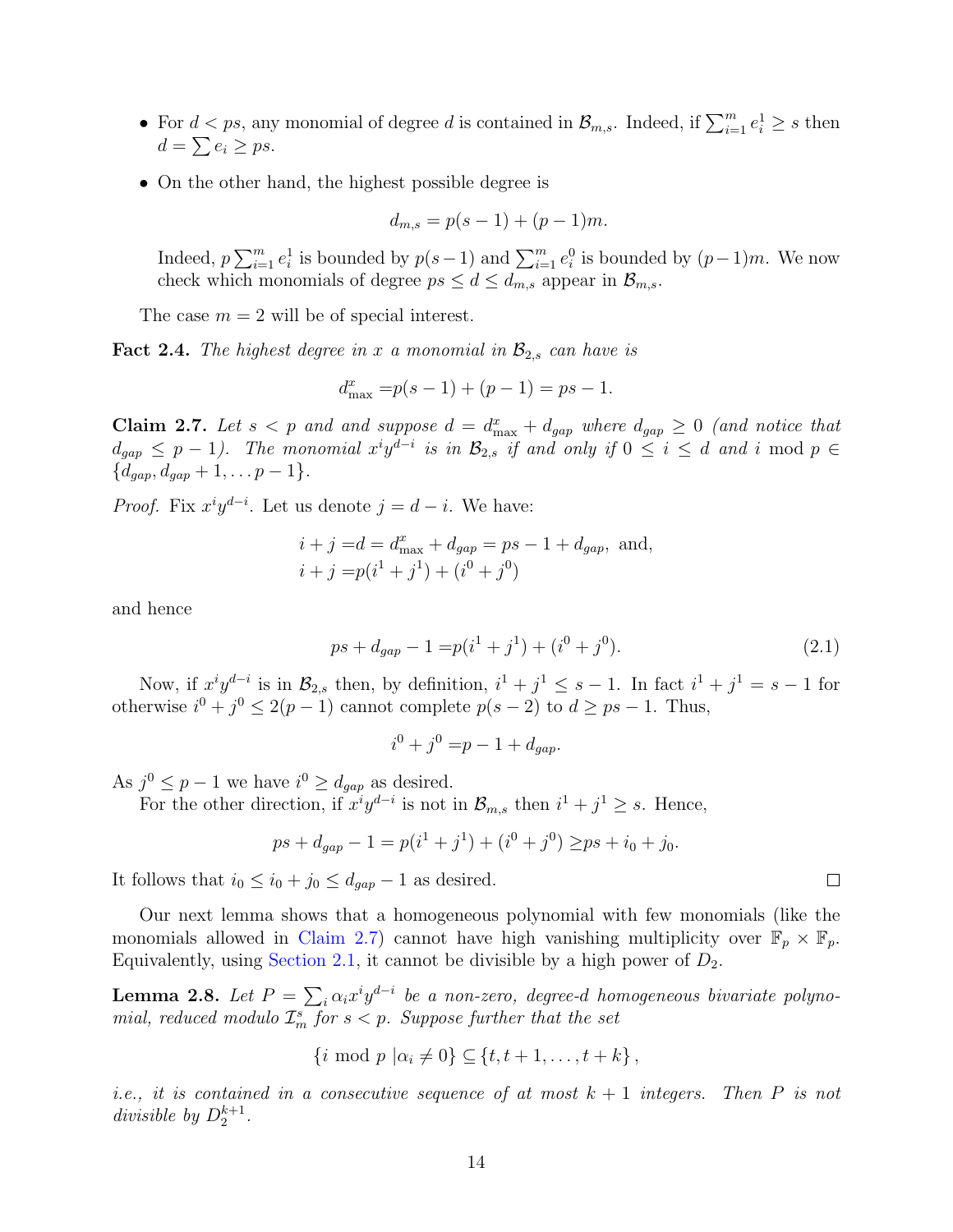*Proof.* Let c be such that  $P_c = \sum_{i \equiv c \mod (p-1)} \alpha_i x^i y^{d-i}$  is non-zero. We can write

$$
P_c = \sum_{j \in J} \alpha_{c+j(p-1)} x^{c+j(p-1)} y^{d-(c+j(p-1))},
$$

for some non-empty  $J \subset \mathbb{N}$ , where for every  $j \in J$ ,  $\alpha_{c+j(p-1)} \neq 0$ .

Claim 2.9.  $J \subseteq \{c - t - k, \ldots, c - t\}.$ 

*Proof.* As P is reduced modulo  $\mathcal{I}_m^s$  its degree in x is at most  $ps - 1$ . Therefore, for  $j \in J$ ,  $c + j(p-1) < ps$ . Hence,  $j < p \cdot \frac{s}{p-1} \leq p$ . Now notice that  $c + j(p-1) = c - j \mod p$ . Thus, the assumption that  $\{i \mod p \mid \alpha_i \neq 0\}$  is contained in  $\{t, \ldots, t + k\}$ , implies that  $J \subseteq \{c-t-k,\ldots,c-t\}.$  $\Box$ 

Therefore, the number of nonzero monomials in  $P_c$  is at most  $k+1$  (because different j lead to different i mod p, as  $j < p$  and it can be written as

$$
P_c = \sum_{j=c-t-k}^{c-t} \alpha_{c+j(p-1)} x^{c+j(p-1)} y^{d-(c+j(p-1))}
$$
  
=  $x^{c+(c-t-k)(p-1)} y^{d-c-(c-t)(p-1)} \sum_{j=0}^k \alpha_{c+(c-t-k+j)(p-1)} x^{j(p-1)} y^{(k-j)(p-1)}$ .

Suppose r is the largest integer such that  $D_2^r$  divides P. By [Lemma 2.6](#page-13-1)  $D_2^r$  divides  $P_c$ . By [Fact 2.3,](#page-13-0)  $\prod_{a \in \mathbb{F}_p^*} (x - ay)$  divides  $D_2$ , and therefore

$$
\left(\prod_{a\in\mathbb{F}_p^*}(x-ay)\right)^r \mid \sum_{j=0}^k \alpha_{c+(c-t-k+j)(p-1)} x^{j(p-1)} y^{(k-j)(p-1)}.
$$

Thus, a polynomial of degree  $r(p-1)$  divides a polynomial of degree  $k(p-1)$ . It follows that  $r \leq k$  as desired.  $\Box$ 

## <span id="page-15-0"></span>3 The two variable case

<span id="page-15-1"></span>We restate the main result proven in this section.

**Theorem 3.1.** Let p be prime,  $2 \leq s \leq p$ , and let P be a reduced polynomial in  $R_{2,s}$  of degree d. Let

$$
d_{opt}^x = \min (d, d_{\max}^x) = \min (d, p(s-1) + (p-1)).
$$

There exists a linear map  $L : \mathbb{F}_p^2 \to \mathbb{F}_p^2$  such that  $P \circ L$  mod  $\mathcal{I}_m^s$  contains a monomial  $x^i y^{d-i}$ with  $i \geq d_{opt}^x - (s-1)$ .

Recall that  $d_{\text{opt}}^x$  is the highest degree we could hope for  $P \circ L$  to have in x: its degree in x cannot be higher than d and cannot be higher than  $d_{\text{max}}^x$ . The lemma states that while we cannot guarantee reaching  $d_{\text{opt}}^x$ , we can get close to it.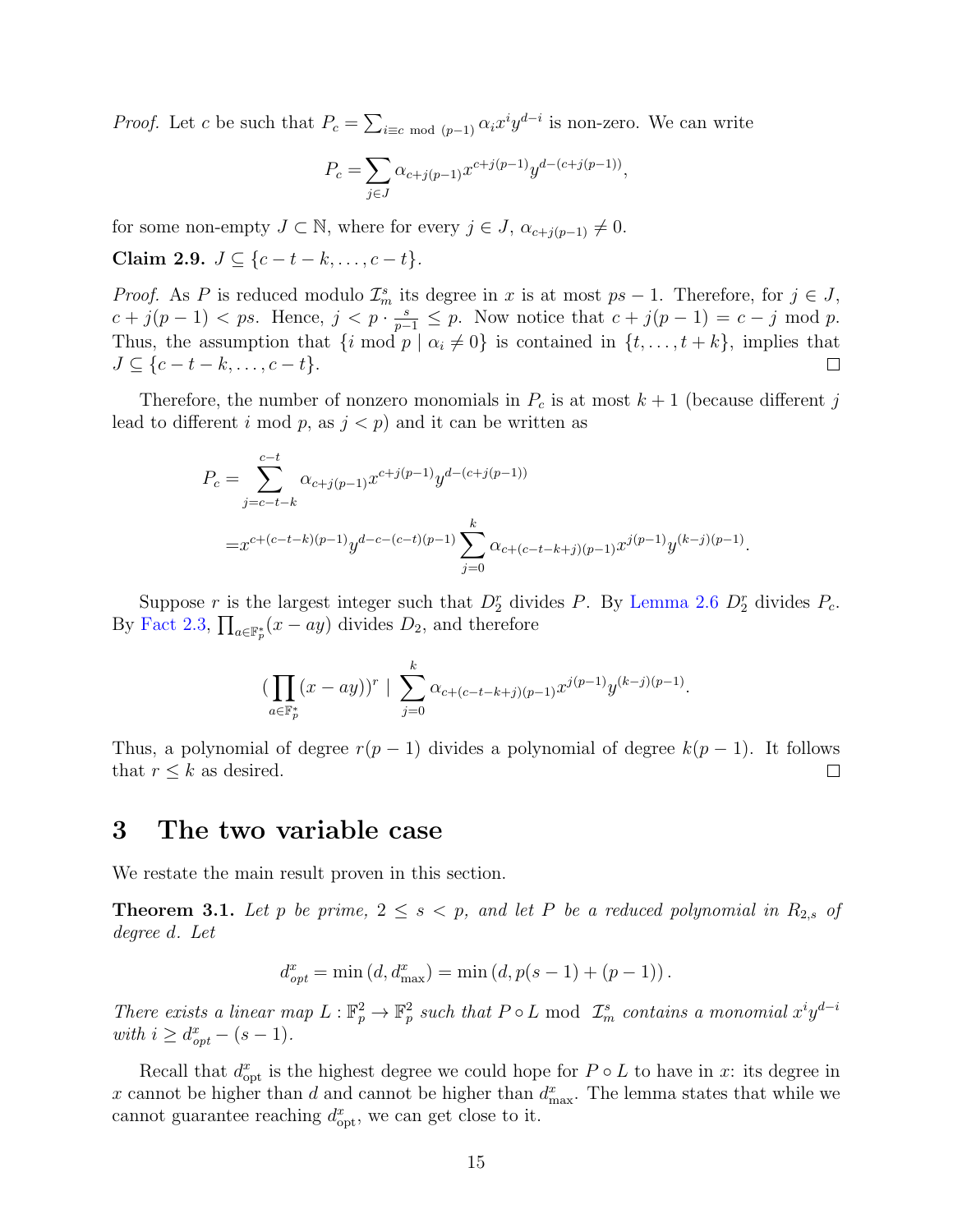*Proof.* We first note that it suffices to prove the lemma in the case where P is a degree d homogeneous polynomial. Indeed, given a general polynomial P of degree d, express it as  $P = P_d + P_{rest}$ , where  $P_d$  is homogeneous degree d, and  $deg(P_{rest}) < d$ . Thus, if we know the result for homogeneous polynomials, then  $P_d \circ L$  contains a monomial as required, and  $P_{rest} \circ L$  cannot cancel that monomial, because  $\deg(P_{rest} \circ L) \leq \deg(P_{rest}) < d$ , and therefore all monomials in  $P_{rest} \circ L$  have degree smaller than d.

So assume P is homogeneous of degree d and write  $P = \sum_{i=0}^{d} \alpha_i x^i y^{d-i}$ . Let  $MON(P)$ be the union over all linear maps  $L : \mathbb{F}_p^2 \to \mathbb{F}_p^2$  of the monomials of  $\mathcal{B}_{m,s}$  that appear in  $(P \circ L) \mod \mathcal{I}_{m,s}.$ 

<span id="page-16-0"></span>Claim 3.2. Suppose  $\ell$  < p. If  $x^{d-\ell}y^{\ell}$  appears in  $\mathcal{B}_{m,s}$  but not in  $MON(P)$  then for every  $t_1, t_2$  such that  $t_1 + t_2 = \ell$ ,  $P^{(t_1,t_2)}$  vanishes over  $\mathbb{F}_p \times \mathbb{F}_p$ .

*Proof.* Suppose for any linear map  $L: x \to a_1x + a_2y, y \to b_1x + b_2y$  the coefficient of  $x^{d-\ell}y^{\ell}$ in  $(P \circ L)$  mod  $\mathcal{I}_{m,s}$  is 0. We write out the coefficient of  $x^{d-\ell}y^{\ell}$  explicitly:

$$
P \circ L(x, y) = \sum_{i=0}^{d} \alpha_i (a_1 x + a_2 y)^i (b_1 x + b_2 y)^{d-i}
$$
  
= 
$$
\sum_{i=0}^{d} \alpha_i \sum_{\ell=0}^{d} x^{d-\ell} y^{\ell} \sum_{t_1+t_2=\ell} {i \choose t_1} a_1^{i-t_1} a_2^{t_1} \cdot {d-i \choose t_2} b_1^{d-i-t_2} b_2^{t_2}.
$$

Therefore, the coefficient of  $x^{d-\ell}y^{\ell}$  in  $P \circ L$  is

$$
c_{\ell}(a_1, a_2, b_1, b_2) = \sum_{i=0}^{d} \alpha_i \sum_{t_1 + t_2 = \ell} {i \choose t_1} a_1^{i-t_1} a_2^{t_1} \cdot {d-i \choose t_2} b_1^{d-i-t_2} b_2^{t_2}
$$

We now look at  $(P \circ L) \text{mod } \mathcal{I}_{m,s}$ . Notice that each monomial  $x^i y^j$  either appears in  $\mathcal{B}_{m,s}$ , in which case it is left untouched, or not, in which case it gets reduced and becomes a strictly lower degree polynomial. By assumption  $x^{d-\ell}y^{\ell}$  appears in  $\mathcal{B}_{m,s}$  and is reduced modulo  $\mathcal{I}_{m,s}$ . It also has total degree d, and therefore cannot be mixed with residues from other terms. Thus, the fact that it does not appear in  $MON(P)$  implies that  $c_{\ell}(a_1, a_2, b_1, b_2) = 0$  for all  $a_1, a_2, b_1, b_2 \in \mathbb{F}_p$ .

Now fix arbitrary  $a_1, a_2 \in \mathbb{F}_p$  and look at  $C_{\ell, a_1, a_2}(a_2, b_2) = c_{\ell}(a_1, a_2, b_1, b_2)$ .  $C_{\ell, a_1, a_2}$  is a homogeneous polynomial in  $a_2, b_2$  of degree  $\ell < p$ . Since it is zero on all of  $\mathbb{F}_p \times \mathbb{F}_p$ , by Schwartz-Zippel it must be the zero polynomial. Hence, for all  $(a_1, a_2) \in \mathbb{F}_p \times \mathbb{F}_p$  and all  $t_1, t_2$  such that  $t_1 + t_2 = \ell$ , we have:

$$
\sum_{i=0}^{d} \alpha_i \cdot {i \choose t_1} a_1^{i-t_1} \cdot {d-i \choose t_2} b_1^{d-i-t_2} = 0.
$$

<span id="page-16-1"></span>The value on the left is  $P^{(t_1,t_2)}(a_1,a_2)$ , and therefore

$$
P^{(t_1,t_2)}(a_1,a_2) = 0
$$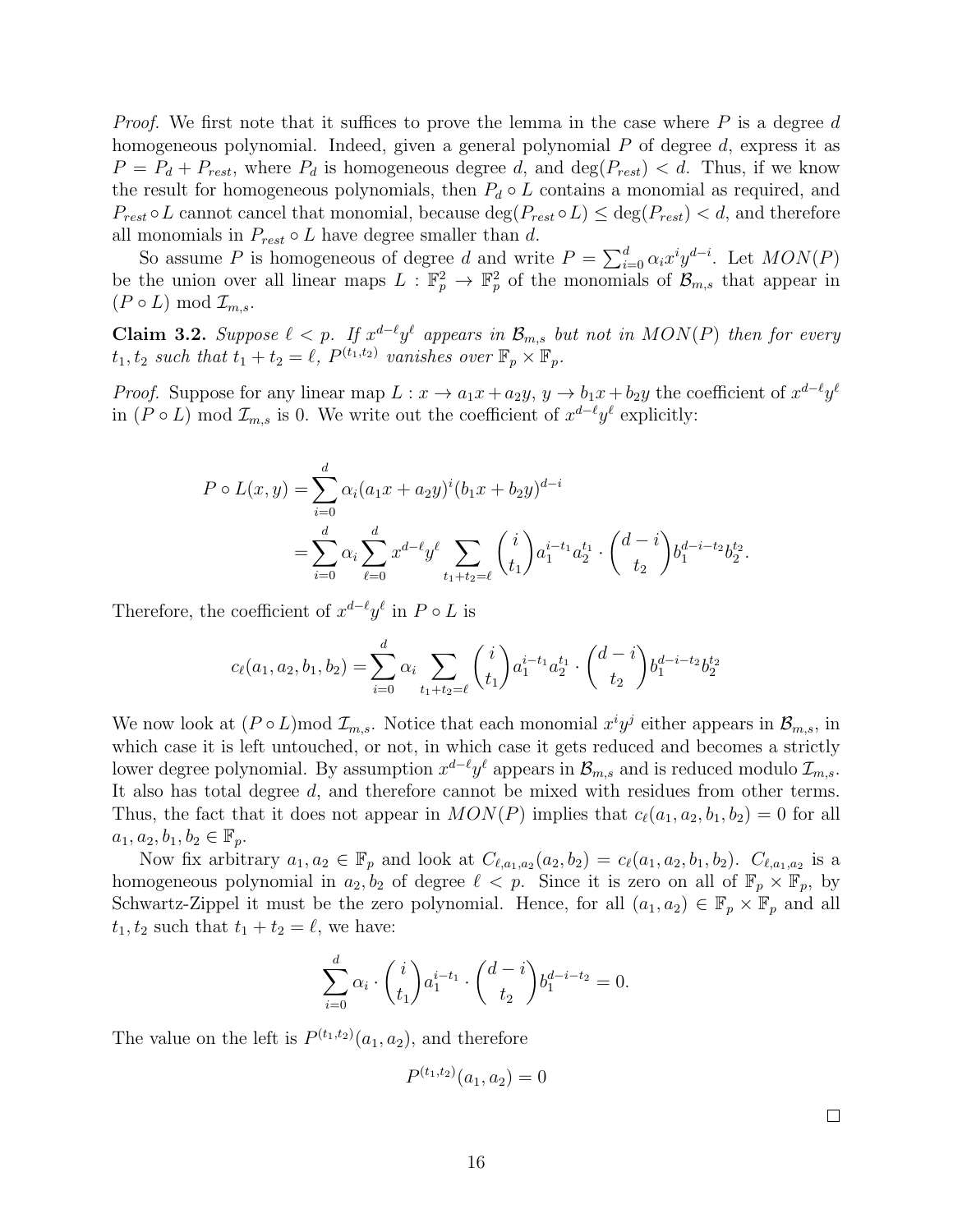**Claim 3.3.** If  $d_{opt}^x = d$ , P contains a monomial  $x^e y^{d-e}$  with  $e \geq d_{opt}^x - (s-1)$ .

*Proof.* Suppose  $d_{\text{max}}^x = d$ . We want to show there exists a monomial  $x^{d-\ell}y^{\ell} \in MON$  with  $0 \leq \ell \leq s - 1$ , because then  $d - \ell = d_{\max}^x - \ell \geq d_{\max}^x - (s - 1)$  as desired.

Suppose not. Then, for every  $0 \leq \ell \leq s-1$ ,  $x^{d-\ell}y^{\ell}$  is not in MON. Also, notice that for every such  $\ell, x^{d-\ell}y^{\ell}$  is a monomial in  $\mathcal{B}_{m,s}$  (because  $d \leq d_{\max}^x$  and  $\ell < s < q$ ). Thus, by [Claim 3.2,](#page-16-0) and using  $s-1 < p$ ,  $P^{(t_1,t_2)}$  vanishes over  $\mathbb{F}_p \times \mathbb{F}_p$  for all  $(t_1,t_2)$  such that  $t_1 + t_2 < s$ . In other words, Mult $(P, \mathbb{F}_p^2) \geq s$  and  $P \in I_{2,s}$ . Thus, the reduced form of P in  $R_{2,s}$  is zero. A contradiction to P being degree d.  $\Box$ 

Define

$$
d_{gap} = d - d_{\text{opt}}^x.
$$

When  $d_{gap} = 0$ , i.e.,  $d_{opt}^x = d$ , we proved the theorem [\(Claim 3.3\)](#page-16-1). We now assume  $d_{gap} > 0$ . Define

$$
r = \min \{ p - 1 - d_{gap}, s - 1 \}.
$$

<span id="page-17-0"></span>**Lemma 3.4.** If  $d_{gap} \geq 0$  then for every  $(t_1, t_2)$  with  $t_1 + t_2 = d_{gap}$ ,  $P^{(t_1, t_2)}$  is not divisible by  $D_2^{r+1}$ .

*Proof.* As  $r = \min\{p - 1 - d_{\text{can}}, s - 1\}$  we have two cases:

• Case 1:  $r = s - 1$ .

Let  $\alpha x^i y^j$  be a monomial in P with a nonzero coefficient  $(i + j = d)$ . Let  $(t_1, t_2)$  be such that  $t_1 + t_2 = d_{gap}$ . The derivative  $P^{(t_1,t_2)}$  contains the term  $\alpha \begin{pmatrix} i \\ i \end{pmatrix}$  $_{t_1}^{i}$  $\binom{j}{t_2} x^{i-t_1} y^{j-t_2}$ . However, by [Claim 2.7](#page-14-0) we know i mod  $p \ge d_{gap}$ , and by definition  $d_{gap} = t_1 + t_2 \ge t_1$ , so i mod  $p \geq t_1$ . Hence, by Lucas' theorem, the binomial coefficient  $\binom{t}{t}$  $t_1$ ) is nonzero. Similarly,  $\binom{i}{t_i}$  $(t_1, t_2)$  is nonzero. Thus, since P is nonzero so is  $P^{(t_1,t_2)}$ .  $P^{(t_1,t_2)}$  is still reduced mod  $\mathcal{I}_m^s$  and, homogeneous and nonzero, and so,  $P^{(t_1,t_2)}$  is not divisible by  $D_2^s$ .

• Case 2:  $r = p - 1 - d_{gap}$ . Let  $(t_1, t_2)$  be such that  $t_1 + t_2 = d_{gap}$ . Write

$$
P^{(t_1,t_2)} = \sum \beta_i x^i y^{d-d_{gap}-i},
$$

and note that

$$
\beta_i = \alpha_{i+t_1} \cdot \binom{i+t_1}{t_1} \cdot \binom{d-(i+t_1)}{t_2}.
$$

Applying [Claim 2.7](#page-14-0) to P we see any i with  $\alpha_i \neq 0$  has

i mod  $p \in \{d_{gap}, d_{gap} + 1, \ldots, p - 1\}$ 

. Therefore, any i with  $\beta_i \neq 0$  has

$$
i \mod p \in \{d_{gap} - t_1, d_{gap} - t_1 + 1, \ldots, p - 1 - t_1\}.
$$

By [Lemma 2.8](#page-14-1) the largest power of  $D_2$  dividing  $P^{(t_1,t_2)}$  is at most  $(p-1) - d_{gap} = r$ . I.e.,  $P^{(t_1,t_2)}$  is not divisible by  $D_2^{r+1}$ .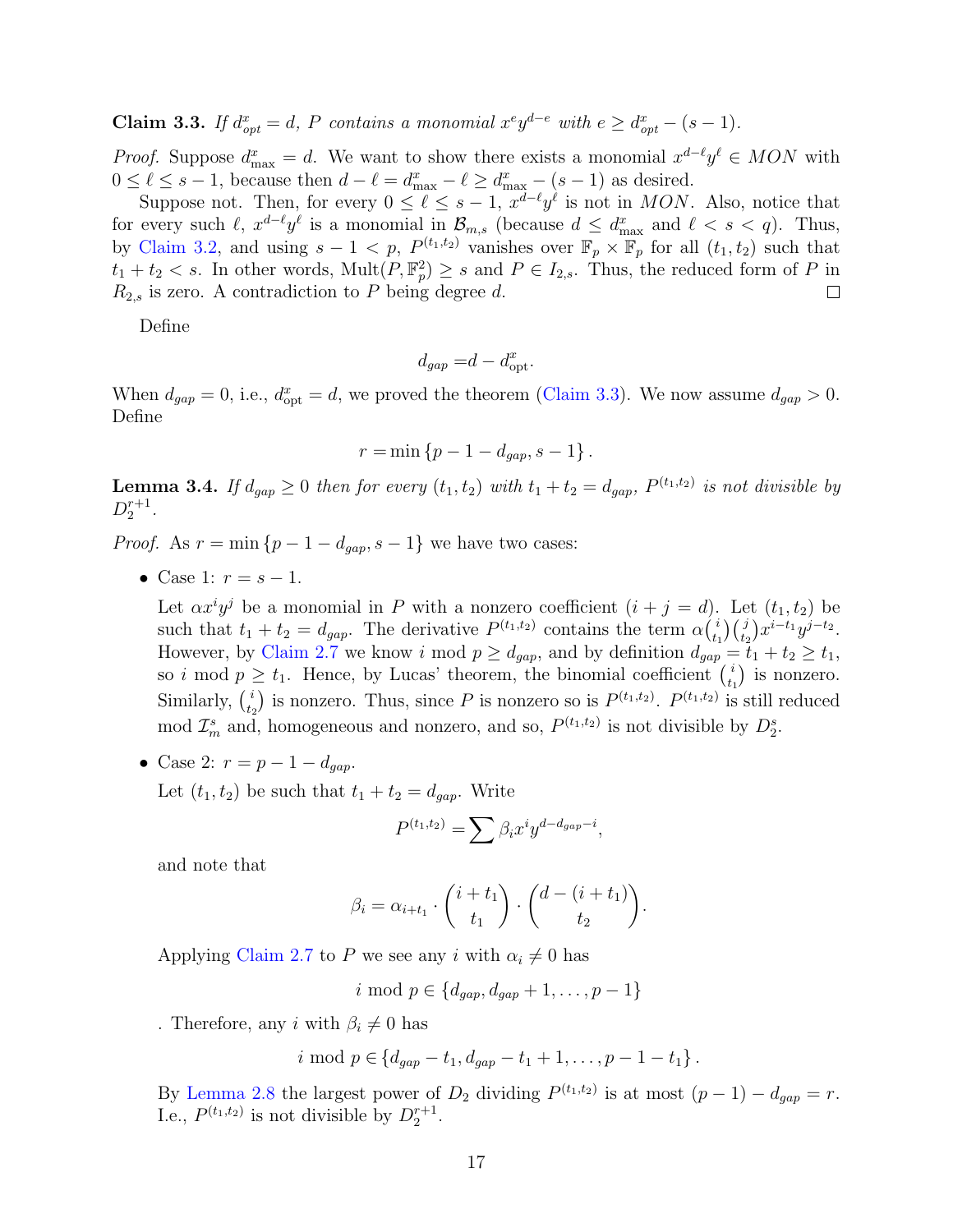We are now ready to prove:

**Lemma 3.5.** If  $d_{gap} > 0$  then, P contains a monomial  $x^i y^{d-i}$  with  $i \geq d_{opt}^x - (s-1)$ .

*Proof.* We want to show there exists a monomial  $x^{d-\ell}y^{\ell} \in MON$  with  $d_{gap} \leq \ell \leq d_{gap} + r$ , because then  $d - \ell \ge (d - d_{gap}) - r = d_{opt}^x - r \ge d_{opt}^x - (s - 1)$  as desired.

Suppose not. Then, for every  $d_{map} \leq \ell \leq d_{gap} + r$ ,  $x^{d-\ell}y^{\ell}$  is not in MON. Also, notice that for every such  $\ell$ ,  $x^{d-\ell}y^{\ell}$  is a monomial in  $\mathcal{B}_{m,s}$  (because  $d-\ell \leq d-d_{gap}=d_{\max}^x$  and  $\ell \leq d_{gap} + r < p$ ). Thus, by [Claim 3.2,](#page-16-0) and using  $d_{gap} + r < p$ ,  $P^{(t_1,t_2)}$  vanishes over  $\mathbb{F}_p \times \mathbb{F}_p$ for all  $(t_1, t_2)$  such  $d_{gap} \leq t_1 + t_2 \leq d_{gap} + r$ .

Let  $t_1, t_2$  be some non-negative integers with  $t_1 + t_2 = d_{gap}$ . Using property 3 in [Propo](#page-11-1)[sition 2.2](#page-11-1) we conclude that for any non-negative  $s_1, s_2$  with  $s_1 + s_2 \leq r$ ,

$$
(P^{(t_1,t_2)})^{(s_1,s_2)} = {t_1+s_1 \choose s_1} {t_2+s_2 \choose s_2} P^{(t_1+s_1,t_2+s_2)},
$$

vanishes over  $\mathbb{F}_p \times \mathbb{F}_p$ . Therefore it follows that  $P^{(t_1,t_2)} \in \mathcal{I}_2^{r+1}$ , or, equivalently (using [Lemma 2.5\)](#page-13-2) that  $D_2^{r+1}$  divides  $P^{(t_1,t_2)}$ . But this is a contradiction to [Lemma 3.4.](#page-17-0) П

Thus, no matter if  $d_{gap} = 0$  or  $d_{gap} > 0$ , in either case P contains a monomial  $x^i y^{d-i}$  with  $i \geq d_{\rm opt}^x - (s-1)$ , and the proof is complete.  $\Box$ 

<span id="page-18-2"></span>Corollary 3.6. Let p be prime,  $2 \leq s \leq p$ , and let P be a reduced polynomial in  $R_{2,s}$  of degree d. If  $x^i y^j$  is the canonical monomial of P then  $j < p$ .

*Proof.* Suppose  $x^i y^j$  is the canonical monomial of P and  $j \geq p$ . Since  $x^i y^j$  is a monomial in  $\mathcal{B}_{m,s}$  we have  $i^1 + j^1 \leq s - 1$ . Since  $j \geq p$  we have  $j^1 \geq 1$ . But then it follows that  $x^{i+p}y^{j-p}$ is also a monomial in  $\mathcal{B}_{m,s}$ . It therefore follows that  $d_{\text{opt}}^x - i \geq p$  or equivalently,  $i \leq d_{\text{opt}}^x - p$ . But this is in contradiction to [Theorem 3.1](#page-15-1) that guarantees that in a canonical monomial  $i \geq d_{\rm opt}^x - (s-1).$  $\Box$ 

## <span id="page-18-0"></span>4 The multivariate case

**Definition 4.1.** (Canonical monomial) Lem m, s be integers,  $m \geq 2$ ,  $s \geq 1$ . Let  $P \in$  $\mathbb{F}_p[X_1,\ldots,X_m]$  be reduced modulo  $\mathcal{I}_m^s$ . The canonical monomial of P modulo  $\mathcal{I}_m^s$ , denoted  $Can(P, m, s)$ , is the largest leading monomial of  $P \circ L$  mod  $\mathcal{I}^s_m$  in the deg-lex ordering (where  $X_1 > \ldots > X_m$ , where the maximum is taken over all linear transformations  $L : \mathbb{F}_p^m \to \mathbb{F}_p^m$ .

[\[HSS13\]](#page--1-1) proved that there is a *unique* form for canonical monomials of polynomials in  $m$ variables modulo  $\mathcal{I}_m$  (i.e., when the multiplicity s is 1). More precisely,

<span id="page-18-1"></span>**Theorem 4.2.** (Canonical monomials - s = 1) [\[HSS13\]](#page--1-1) Let p be a prime,  $m \ge 2$  and  $s = 1$ . Let  $P \in \mathbb{F}_p[X_1,\ldots,X_m]$  be reduced modulo  $\mathcal{I}_m$ . Suppose  $\prod_{i=1}^m x_i^{e_i} \in \mathcal{B}_{m,s}$  is the canonical monomial of P modulo  $\mathcal{I}_m^s$ . Then,

18

1.  $\sum_{i=1}^{m} e_i = \deg(P)$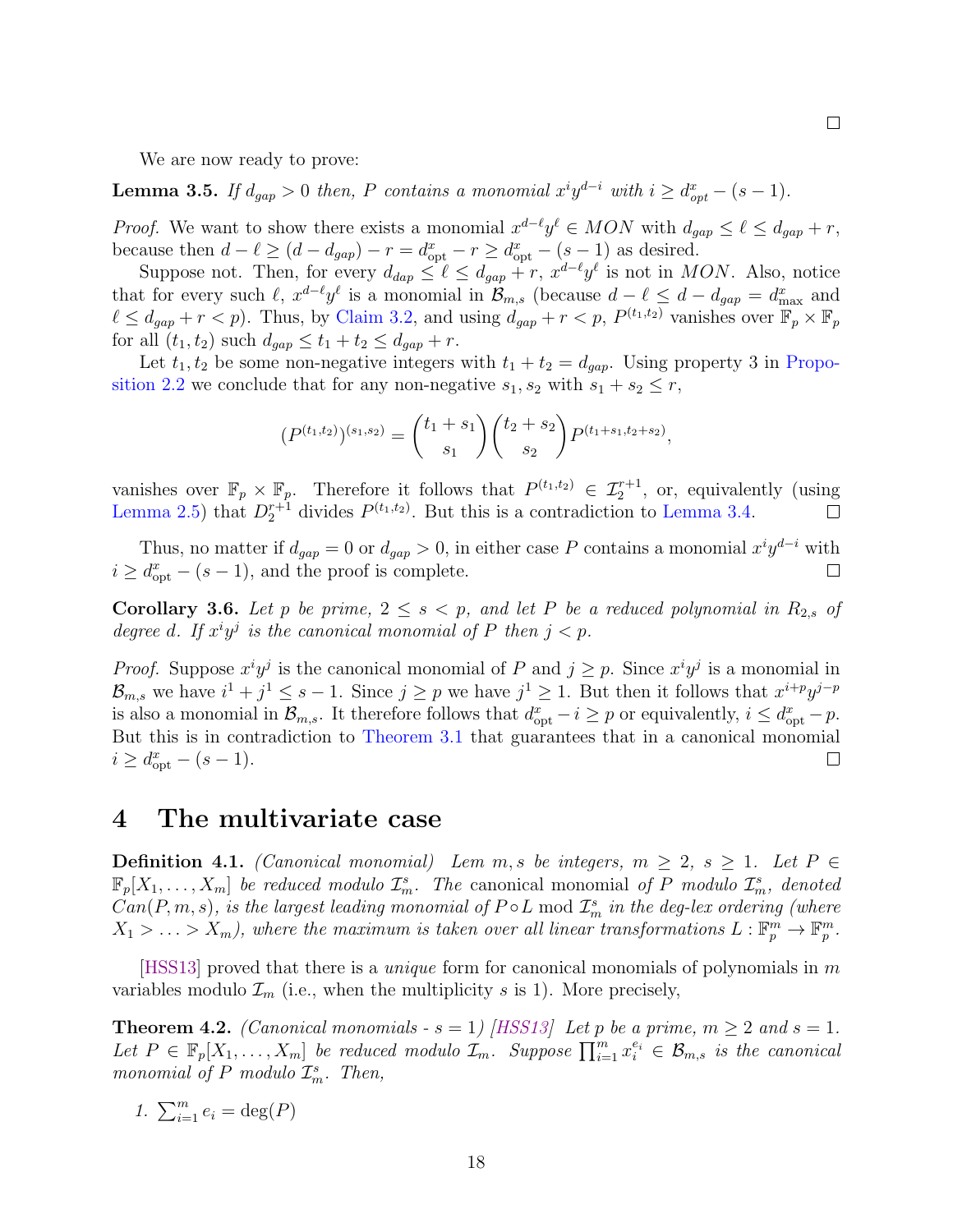2. If n is the last integer such that  $e_n > 0$ , then  $e_i = q - 1$  for all  $i \in \{1, ..., n-1\}$ , and  $e_n \leq p-1$ .

In this section we prove:

<span id="page-19-0"></span>**Theorem 4.3.** (Canonical monomials - general s) Let p be a prime,  $m \geq 2$  and  $s < p$ . Let  $P \in \mathbb{F}_p[X_1,\ldots,X_m]$  be reduced modulo  $\mathcal{I}_m^s$  and suppose  $\prod_{i=1}^m x_i^{e_i} \in \mathcal{B}_{m,s}$  is the canonical monomial of P modulo  $\mathcal{I}_m^s$ . Then,

- <span id="page-19-1"></span>1.  $\sum_{i=1}^{m} e_i = \deg(P)$
- <span id="page-19-2"></span>2.  $e_i > e_{i+1}$  for all  $i \in [m-1]$ .
- <span id="page-19-3"></span>3.  $e_1 \ge \min \{p(s-1) + (p-1), d\} - (s-1).$
- <span id="page-19-4"></span>4. If n is the last integer such that  $e_n > 0$ , then  $e_i = p - 1$  for all  $i \in \{2, ..., n - 1\}$ .

Notice that [Theorem 4.3](#page-19-0) gives [Theorem 4.2](#page-18-1) when  $s = 1$ .

*Proof.* The proof is by reduction to one of the following base cases:

- $m = 1$  and arbitrary s (vacuous),
- $m = 2$  and arbitrary s (as follows from [Theorem 1.9\)](#page-8-0)
- $s = 1$  and arbitrary m (which is [Theorem 4.2](#page-18-1) taken from [\[HSS13\]](#page--1-1)).

Let L be the linear map maximizing the leading monomial of  $P \circ L$  mod  $\mathcal{I}_m^s$  in the deg-lex order. Notice that  $\deg(P \circ L \mod \mathcal{I}_m^s) = \deg(P)$ , because otherwise the leading monomial of P is larger than that of  $P \circ L \mod \mathcal{I}_{m}^s$  in the deg-lex order. We replace P by  $P \circ L \mod \mathcal{I}_{m}^s$ . Let  $\prod_{i=1}^m x_i^{e_i}$  be the leading monomial of P. It is immediate that  $e_1 \geq e_2 \ldots \geq e_m$ , for otherwise changing variables gives a larger leading monomial in the deg-lex order. Thus, we immediately have properties [Items 1](#page-19-1) and [2.](#page-19-2)

Before we start proving properties [Items 3](#page-19-3) and [4](#page-19-4) we prove a general principle:

<span id="page-19-5"></span>**Lemma 4.4.** Let  $P \in F[X_1, \ldots, X_m]$  be reduced modulo  $\mathcal{I}_{m}^s$ . Suppose  $\prod_{i=1}^{m} x_i^{e_i}$  is the canonical monomial of P modulo  $\mathcal{I}_m^s$ .

Let  $J \subset [m]$  be a set of cardinality t. For notational clarity, suppose

$$
J = \{a_1, \ldots, a_t\}, \text{ and,}
$$

$$
[m] \setminus J = \{b_1, \ldots, b_{m-t}\}.
$$

Express P as

$$
P(x_1,\ldots,x_m)=\sum_{i_1,\ldots,i_{m-t}} P_{(i_1,\ldots,i_{m-t})}(x_{a_1},\ldots,x_{a_t})\cdot x_{b_1}^{i_1}\cdot \ldots \cdot x_{b_{m-t}}^{i_{m-t}},
$$

and denote  $s_{rest} = \sum_{i \notin J} \lfloor \frac{e_i}{p} \rfloor$  $_{p}^{\frac{e_{i}}{p}}$ ]. Then

$$
\prod_{j\in J} x_j^{e_j}=x_{a_1}^{e_{a_1}}\cdot \ldots \cdot x_{a_t}^{e_{a_t}}
$$

is the canonical monomial of  $P_{(e_{b_1},...,e_{b_{m-t}})}$  modulo  $\mathcal{I}_t^{s-s_{rest}}$ .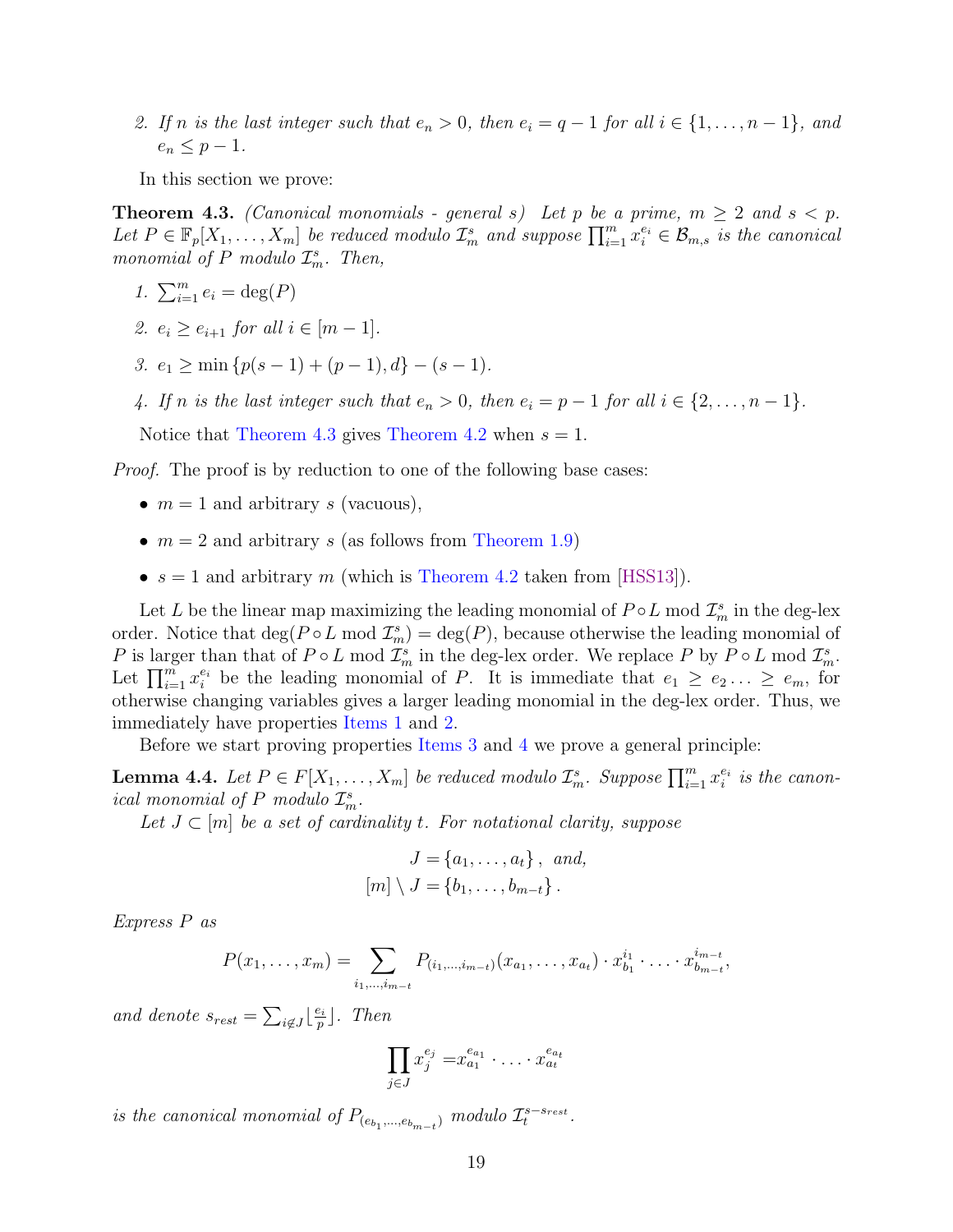*Proof.* Suppose not. Then there exists a linear transformation  $L': \mathbb{F}_p^t \to \mathbb{F}_p^t$  such that

$$
P_{(e_{b_1}, \ldots, e_{b_{m-t}})} \circ L' \bmod {\mathcal{I}_t^{s-s_{rest}}}
$$

gives a larger monomial in the deg-lex ordering. Define a linear transformation on  $L'' : \mathbb{F}_p^m \to$  $\mathbb{F}_p^m$  that applies L' on the variables in location  $a_1, \ldots, a_t$  and is identity otherwise. Then we claim that

$$
P\circ L''\mathrm{mod}\ {\mathcal I}_m^s
$$

gives a larger monomial than  $\prod_{i=1}^m x_i^{e_i}$ .

Intuitively, since by our assumption,  $P_{(e_{b_1},...,e_{b_{m-t}})} \circ L'$  mod  $\mathcal{I}_t^{s-s_{rest}}$  has a monomial  $\prod_{j\in J} x_j^{f_j}$  $j_j^{f_j}$  that is larger than  $\prod_{j\in J} x_j^{e_j}$  $j^{e_j}$  in the deg-lex ordering, then also

$$
\left( (P_{(e_{b_1},...,e_{b_{m-t}})} \circ L') (\text{mod } \mathcal{I}_t^{s-s_{rest}}) (x_{a_1},...,x_{a_t}) \cdot \prod_{i \notin J} x_i^{e_i} \right) \text{ mod } \mathcal{I}_m^s
$$

has the monomial  $\prod_{j\in J} x_j^{f_j}$  $j^{f_j} \cdot \prod_{i \notin J} x_i^{e_i}$  that is larger than  $\prod_i x_i^{e_i}$  in the deg-lex ordering. What remains to be shown is that this is true even without the (mod  $\mathcal{I}_t^{s-s_{rest}}$ ) term in the middle, i.e., that

$$
\left( (P_{(e_{b_1},\ldots,e_{b_{m-t}})} \circ L')(x_{a_1},\ldots,x_{a_t}) \cdot \prod_{i \notin J} x_i^{e_i} \right) \bmod \mathcal{I}_m^s
$$

has the same monomial  $\prod_{j\in J} x_j^{f_j}$  $j_j^{f_j}$   $\cdot \prod_{i \notin J} x_i^{e_i}$  as a coefficient, which is a contradiction to the maximality of  $\prod_i x_i^{e_i}$ .

To prove this we define the polynomial

$$
\tilde{P}(x_1,\ldots,x_m)=\sum_{i_1,\ldots,i_{m-t}}P_{(i_1,\ldots,i_{m-t})}(x_{a_1},\ldots,x_{a_t})\cdot\phi(x_{b_1},i_1)\cdot\ldots\cdot\phi(x_{b_{m-t}},i_{m-t}),
$$

where  $\phi(x,j) = (x^p - x)^{j^1} x^{j-j^1}$  and  $j^1 = \lfloor \frac{j}{x} \rfloor$  $\frac{j}{p}$ . Notice that  $\tilde{P}$  is not homogeneous, and that the maximal degree homogeneous part of  $\tilde{P}$  is exactly P. It therefore follows that the maximal degree part of  $\tilde{P} \circ L''$  mod  $\mathcal{I}_{m}^s$  equals the maximal degree part of  $P \circ L''$  mod  $\mathcal{I}_{m}^s$ . Hence, if  $\tilde{P} \circ L''$  mod  $\mathcal{I}_{m}^{s}$  has a maximal-degree monomial larger than  $\prod_{i} x_i^{e_i}$  in the deg-lex ordering, so does  $P \circ L''$  mod  $\mathcal{I}_{m}^s$ . We are therefore allowed to look at  $\tilde{P} \circ L''$  mod  $\mathcal{I}_{m}^s$  instead of  $P \circ L''$  mod  $\mathcal{I}_{m}^s$ . The advantage of working with  $\tilde{P} \circ L''$  mod  $\mathcal{I}_{m}^s$ , is that there it is easy to see the inner modulo is correct. Indeed:

• We first look at the part contributed by  $i_1 = e_{b_1}, \ldots, i_{m-t} = e_{b_{m-t}}$ . We see that:

$$
(P_{e_{b_1},\ldots,e_{b_t}} \circ L')(x_{a_1},\ldots,x_{a_t}) \cdot \prod_{i \notin J} \phi(x_i,e_i)) \bmod I_m^s
$$
  
=  $(P_{e_{b_1},\ldots,e_{b_t}} \circ L') \bmod \mathcal{I}_m^{s-s_{rest}}(x_{a_1},\ldots,x_{a_t}) \cdot \prod_{i \notin J} \phi(x_i,e_i) \bmod \mathcal{I}_m^s$ ,

because  $\prod_{i \notin J} \phi(x_i, e_i) \in \mathcal{I}_m^{s_{rest}}$ .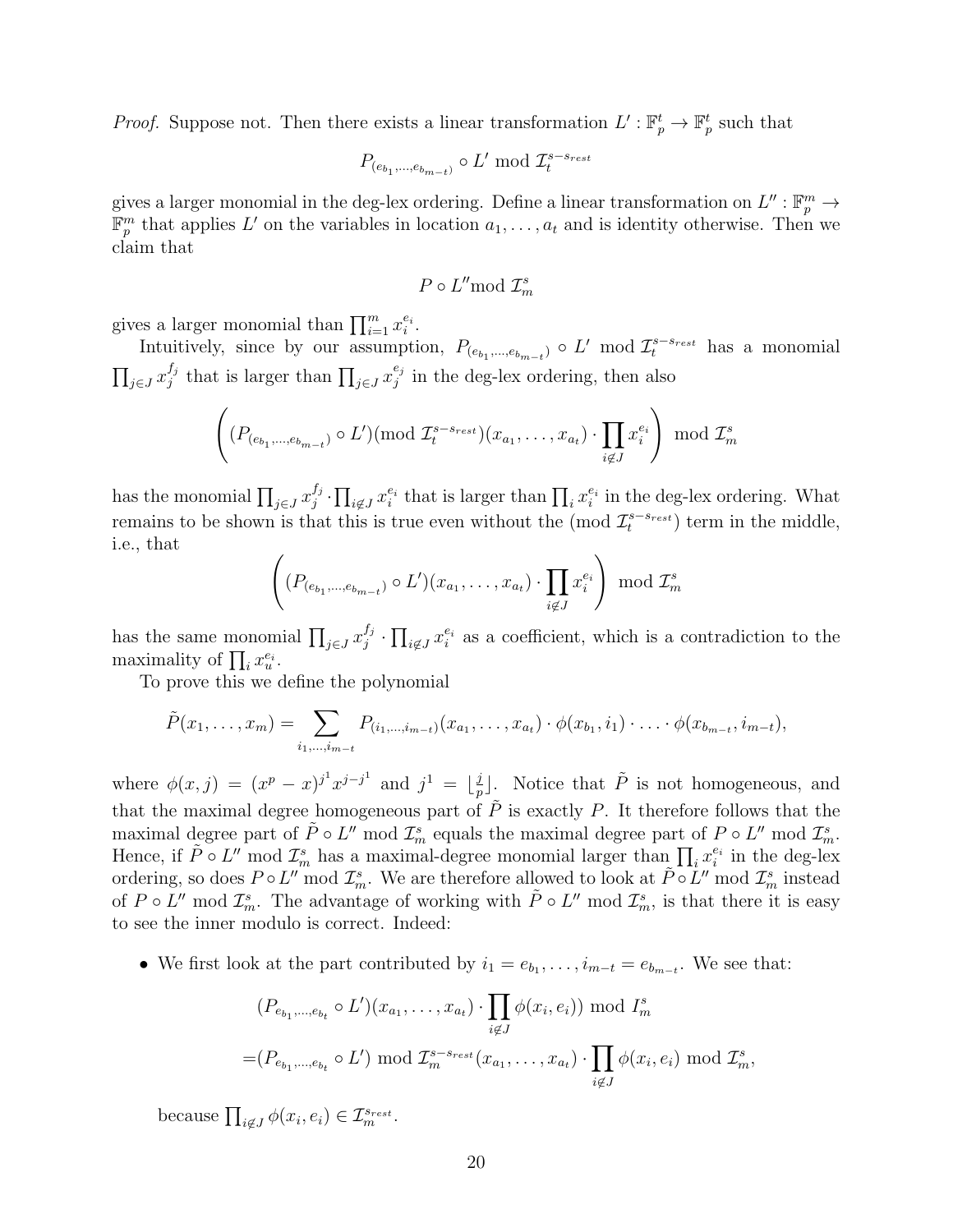- Thus,  $\prod_{j\in J} x_j^{f_j}$  $\prod_{i \notin J} \phi(x_i, e_i)$  appears as a monomial of the above term, because it is reduced modulo  $\mathcal{I}_m^s$  (because  $\sum_{j \in J} \left\lfloor \frac{f_j}{p} \right\rfloor$  $\frac{f_j}{p}\rfloor+\sum_{j\not\in J}\lfloor\frac{e_j}{p}\rfloor$  $\lfloor \frac{s_j}{p} \rfloor \le (s - s_{rest} - 1) + s_{rest} = s - 1).$
- Furthermore, this term is not cancelled by terms contributed by other  $(i_1, \ldots, i_{m-t})$ , because the monomials  $\phi(x_{b_1}, e_{b_1}) \cdot \ldots \phi(x_{b_{m-t}}, i_{m-t})$  are independent. Therefore, we conclude that  $\prod_{j\in J} x_j^{f_j}$  $j^{f_j} \cdot \prod_{i \notin J} \phi(x_i, e_i)$  appears as a monomial of  $(\tilde{P} \circ L'') \mod \mathcal{I}_{m}^s$ .

By the above discussion, the maximal-degree homogeneous part of  $\prod_{j\in J} x_j^{f_j}$  $\prod_{j}^{J_j} \cdot \prod_{i \notin J} \phi(x_i, e_i)$ appears as a monomial of  $(P \circ L'') \mod \mathcal{I}_{m}^s$ . Thus,  $\prod_{j \in J} x_j^{f_j}$  $j^{f_j} \cdot \prod_{i \notin J} x_i^{e_i}$  appears as a monomial of  $(P \circ L'')$  mod  $\mathcal{I}_{m}^s$ . This is a contradiction to the maximality of  $\prod_i x_i^{e_i}$ , and the proof is complete.  $\Box$ 

Similarly, we can prove:

<span id="page-21-0"></span>**Lemma 4.5.** Let  $P \in F[X_1, \ldots, X_m]$  be reduced modulo  $\mathcal{I}_{m}^s$ . Suppose  $\prod_{i=1}^{m} x_i^{e_i}$  is the canonical monomial of P modulo  $\mathcal{I}_m^s$ .

Let  $J \subset [m]$  be a set of cardinality t. For notational clarity, suppose

$$
J = \{a_1, \ldots, a_t\}, \text{ and,}
$$

$$
[m] \setminus J = \{b_1, \ldots, b_{m-t}\}.
$$

Express P as

$$
P(x_1,\ldots,x_m)=\sum_{i_1,\ldots,i_{m-t}} P_{(i_1,\ldots,i_{m-t})}(x_{a_1},\ldots,x_{a_t})\cdot x_{b_1}^{i_1}\cdot \ldots \cdot x_{b_{m-t}}^{i_{m-t}},
$$

and denote  $s' = \sum_{i \in J} \lfloor \frac{e_i}{p} \rfloor$  $\frac{e_i}{p}$ ]. Then

$$
\prod_{j\in J} x_j^{e_j}=x_{a_1}^{e_{a_1}}\cdot \ldots \cdot x_{a_t}^{e_{a_t}}
$$

is the canonical monomial of  $P_{(e_{b_1},...,e_{b_{m-t}})}$  modulo  $\mathcal{I}_t^{s'+1}$ .

*Proof.* Suppose for some L',  $P_{e_{b_1},...,e_{b_t}} \circ L'$  mod  $\mathcal{I}_t^{s'+1}$  has a larger monomial in the deg-lex ordering. Since  $s' \leq s - s_{rest} - 1$  so does  $P_{e_{b_1},...,e_{b_t}} \circ L'$  mod  $\mathcal{I}_t^{s - s_{rest}}$ . The claim then follows from [Lemma 4.4.](#page-19-5)  $\Box$ 

With [Lemmas 4.4](#page-19-5) and [4.5](#page-21-0) we prove:

Claim 4.6.  $e_2 \leq p-1$ .

*Proof.* Let  $s_{rest} = \sum_{i \geq 3} \left\lfloor \frac{e_i}{p} \right\rfloor$  $\lfloor \frac{e_i}{p} \rfloor$  ≤ s − 1. By [Lemma 4.4,](#page-19-5)  $x_1^{e_1} x_2^{e_2}$  is the canonical monomial of  $P_{(e_3,...,e_m)}(x_1,x_2)$  modulo  $\mathcal{I}_2^{s-s_{rest}}$ . However, [Corollary 3.6](#page-18-2) shows that for  $m=2$  (and any  $s' \geq 1$ ) the canonical monomial  $x_1^{i_2}x_2^{i_2}$  has  $i_2 < p$ . Thus  $e_2 < p$ .  $\Box$ 

Thus, for all  $i \geq 2$  we have  $e_i \leq p-1$ . Next we prove [Item 4:](#page-19-4)

Claim 4.7. Let n be the largest integer such that  $e_n > 0$ . Then  $e_2 = e_3 = \ldots = e_{n-1} = p-1$ .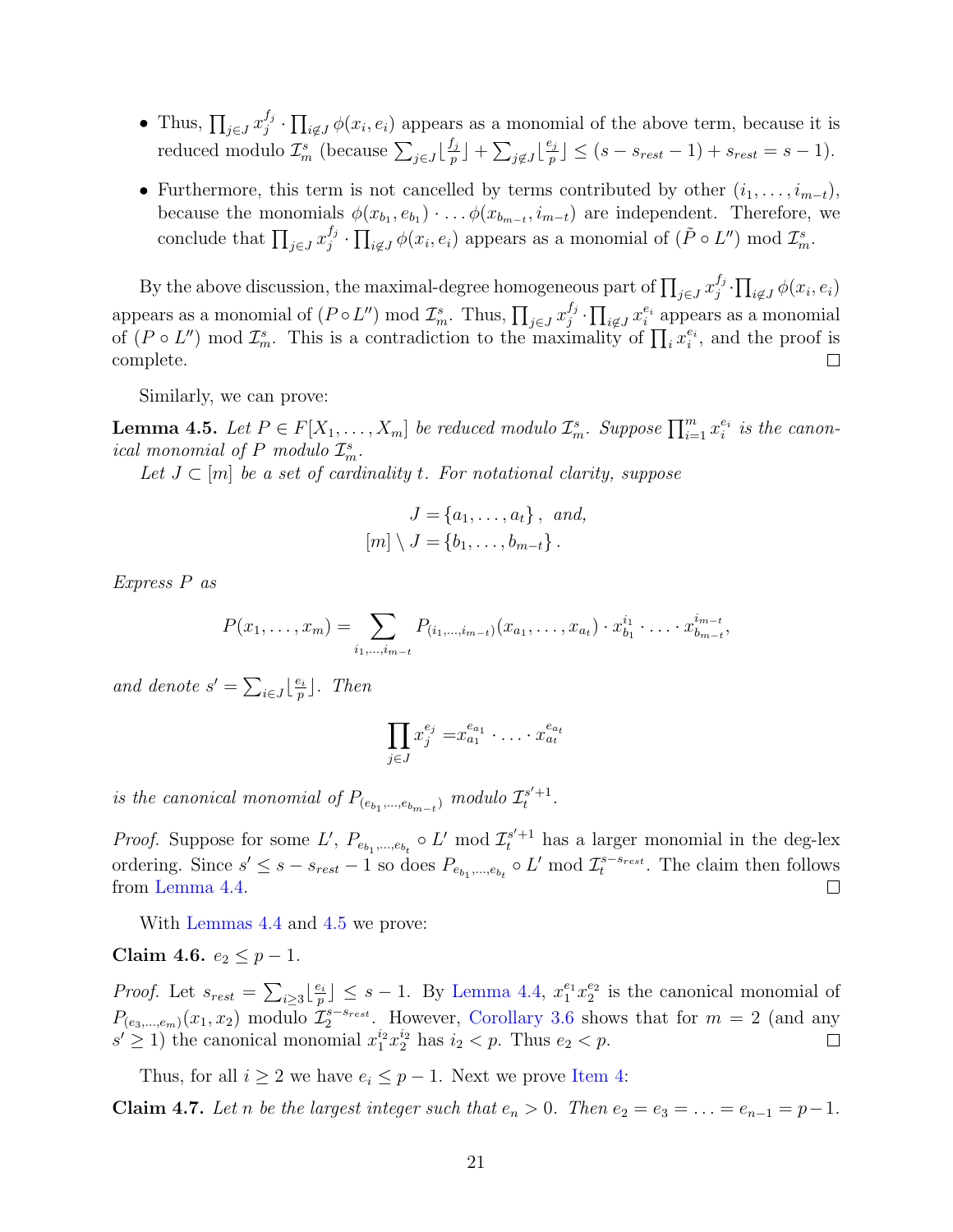*Proof.* Let  $s' = \sum_{i=2}^m \lfloor \frac{e_i}{p} \rfloor$  $\lfloor \frac{e_i}{p} \rfloor$ . As  $e_i \leq p-1$  for all  $i \geq 2$ , we have  $s' = 0$ . By [Lemma 4.5,](#page-21-0)  $x_2^{e_2} \cdot \ldots \cdot x_n^{e_n}$  is the canonical monomial of  $P_{(e_1)}(x_2,\ldots,x_m)$  modulo  $\mathcal{I}_{m-1}^{s'+1}$ . As  $s'+1=1$ , [Theorem 4.2](#page-18-1) implies that  $e_2 = e_3 = \ldots = e_{n-1} = p-1$  as desired.  $\Box$ 

Finally we prove [Item 3:](#page-19-3)

Claim 4.8.  $e_1 \ge \min\{(s-1)p + (p-1), d\} - (s-1).$ 

*Proof.* Let  $s_{rest} = \sum_{i \geq 3} \left\lfloor \frac{e_i}{p} \right\rfloor$  $\lfloor \frac{e_i}{p} \rfloor$ . As  $e_i \leq p-1$  for all  $i \geq 2$ , we have  $s_{rest} = 0$ . By [Lemma 4.4,](#page-19-5)  $x_1^{e_1}x_2^{e_2}$  is the canonical monomial of  $P_{(e_3,...,e_m)}(x_1,x_2)$  modulo  $\mathcal{I}_2^{s-s_{rest}}$ , i.e., modulo  $\mathcal{I}_2^s$ . By [Theorem 3.1](#page-15-1) we see that

$$
e_1 \ge \min \{ p(s-1) + p - 1, e_1 + e_2 \} - (s-1).
$$

- If  $e_3 = 0$  we have  $e_1 + e_2 = d$ . Thus,  $e_1 \ge \min \{p(s-1) + p-1, d\} (s-1)$  as desired.
- If  $e_3 > 0$ , then  $e_2 = p 1$ . If  $e_1 + e_2 \le p(s 1) + p 1$ , then  $e_1 \ge e_1 + e_2 (s 1)$ . Thus,  $e_2 \leq s - 1 < p - 1$ . A contradiction. Thus  $p(s-1) + (p-1) \leq e_1 + e_2$ . But then  $e_1 \geq p(s-1) + (p-1) - (s-1)$  as desired.

 $\Box$ 

 $\Box$ 

## <span id="page-22-0"></span>5 Proof of the main theorem

In this section, we use [Theorem 1.12](#page-9-0) to prove our main theorem, [Theorem 1.6.](#page-5-1)

We start with simple consequence of the definition of canonical monomials for multiplicity codes. The lemma shows that if the canonincal monomial has more than two variables, the variable x already has the largest multiple of p possible in  $\mathcal{B}_{m,s}$  in its exponent.

<span id="page-22-2"></span>**Lemma 5.1.** Suppose  $\prod_{i=1}^{m} x_i^{e_i}$  is a canonical monomial for P of degree d. Then either  $e_1 \geq p(s-1) + (p-1) - (s-1)$  or  $m \leq 2$ .

*Proof.* By the definition of canonical monomials, we know  $e_1 \ge \min \{p(s-1) + (p-1), d\}$  $(s - 1)$ . If  $m > 2$ , we know  $e_2 = p - 1$  and  $e_3 \ge 1$ . Therefore,  $e_1 < d - p < d - (s - 1)$ , so it must the case that min  $\{p(s-1)+(p-1), d\} = p(s-1)+(p-1)$ . Therefore,  $e_1 \ge$  $p(s-1) + (p-1) - (s-1).$ 

We proceed similarly to [\[HSS13\]](#page--1-1) and show that reducing the dimension of tests from  $k+1$ to k does not hurt soundness too much, as long as k is not too small. The result [\[HSS13\]](#page--1-1) show for Reed-Muller codes, which is the case  $s = 1$  in the terminology of this paper, is:

<span id="page-22-1"></span>**Lemma 5.2.** [\[HSS13,](#page--1-1) Lemma 4.6] Let  $d < k(p-1)$  and let  $f : \mathbb{F}_p^{k+1} \to \mathbb{F}_p$  have degree larger than d. Then the k-dimensional test rejects f with probability at least  $\frac{1}{p}$ .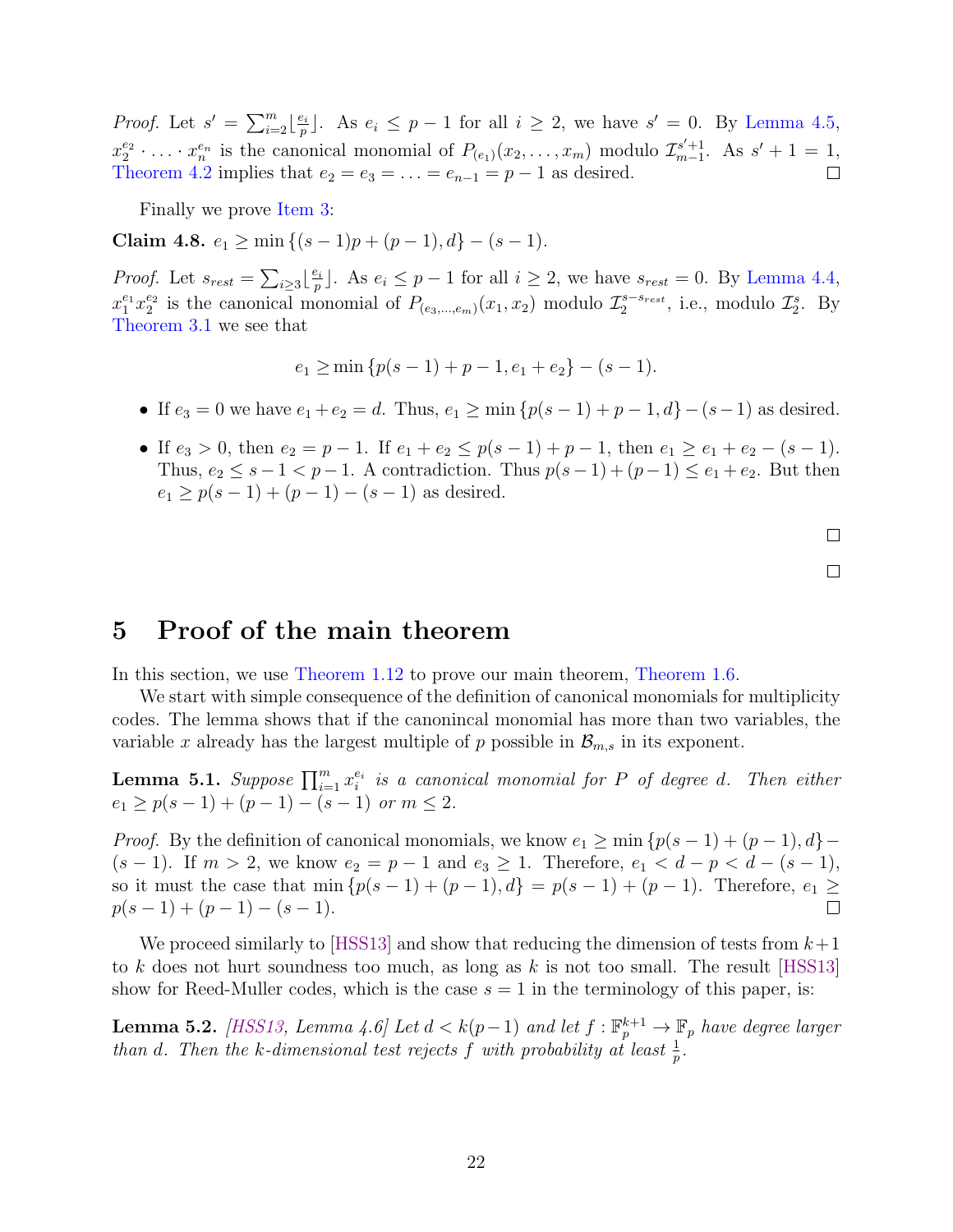It should be noted that this lemma is the central tool in the soundness analysis in [\[KM22\]](#page--1-5).

The proof of [Lemma 5.2](#page-22-1) uses the algebraic language described in [Section 1.5,](#page-6-1) as well as canonincal monomials. Basically, we may assume WLOG that f contains a canonical monomial. The restriction to a k-dimensional subspace within  $\mathbb{F}_p^{k+1}$  may be viewed as modding out by a single linear equation. It is then showed, under the assumptions of the lemma, that the probability that the resulting polynomial has degree larger than d is at least  $\frac{1}{p}$ .

In the case of [Lemma 5.2,](#page-22-1) the polynomials are always considered mod  $\mathcal{I}_k$ . Let us illustrate an example: suppose the polynomial is  $x_1^{p-1}x_2^{p-1}$ , and the linear equation is  $x_1 - x_2 = 0$ . 2 Modding out by the equation turns the polynomial into  $x_1^{2p-2}$  $\mathcal{I}_1^{2p-2}$ , which is equivalent mod  $\mathcal{I}_k$ to  $x_1^{p-1}$  $x_1^{p-1}$ , because  $x_1^{2p-2} - x_1^{p-1} = x_1^{p-2}$  $n_1^{p-2}(x_1^p - x_1) \in \mathcal{I}_k$ . Therefore, in this case the polynomial retains the highest possible degree for a univariate polynomial,  $p - 1$ .

We now show an analogous lemma for multiplicity codes

<span id="page-23-0"></span>**Lemma 5.3.** Let  $d < k(p-1) + (s-1)p - (s-1)$  and let  $f : \mathbb{F}_p^{k+1} \to \Sigma_{k+1,s}$  have degree larger than d. Then the k-dimensional test rejects f with probability at least  $\frac{1}{p^2}$ .

Again, we assume WLOG that f contains a canonical monomial  $\prod_{i=1}^{m} x_i^{e_i}$ ,  $m \leq k+1$  and we consider the restriction to a dimension  $k$  space as modding out by a single linear equation L. The general strategy of the proof is to show that if the  $x_1$  coefficient of the linear equation L is zero, everything behaves like the Reed-Muller case. As the  $x_1$  coefficient is zero with probability  $\frac{1}{p}$ , the overall rejection probability will be at least  $\frac{1}{p} \cdot \frac{1}{p} = \frac{1}{p^2}$  $\frac{1}{p^2}.$ 

As an example, suppose  $f = x_1^{(s-1)p} x_2^{p-1} x_3^{p-1}$  $_3^{p-1}$ , and that  $L = x_2 - x_3$ . Modding out by L we get the polynomial  $f = x_1^{(s-1)p} x_2^{2p-2}$  $x_2^{2p-2}$ . The polynomial  $(x_1^p - x_1)^s x_2^{p-2}$  $2^{p-2}(x_2^p - x_2)$  is in  $\mathcal{I}_{k}^s$ , and therefore this polynomial is equivalent to  $x_1^{(s-1)p} x_2^{p-1}$  plus terms with lower powers of  $x_1$ .

Essentially, because the power of  $x_1$  is above  $(s-1)p$  and because we are only interested in monomials with the highest  $x_1$ -degree, we can do the same calculation as in the Reed-Muller case.

Proof. Write

$$
L = L_1 x_1 + L_2 x_2 + \dots + L_{k+1} x_{k+1} + c
$$

We first handle the case  $m = 2$ . In this case, any L with  $L_1 = 0, L_2 = 0$  will retain the monomial  $x_1^{e_1}x_2^{e_2}$ , which has degree deg f. Therefore, the probability that deg  $(f|_{L=0}) \ge$  $\deg f > d$  is at least  $\frac{1}{p^2}$ .

Otherwise, write

$$
f = \sum_{i=0}^{e_1} x_1^i f_i(x_2, \dots, x_{k+1})
$$

by [Lemma 5.1](#page-22-2) we may assume  $e_1 \ge (s-1)p + (p-1) - (s-1)$ . Due to  $e_1 \ge (s-1)p$ , all degrees in  $f_{e_1}$  are  $\langle p \rangle$ , because otherwise  $e_1 f_{e_1}$  would be  $\mathcal{I}_{k+1}$ -reducible. Additionally,  $\deg(f_{e_1}) = deg f - e_1 > d - e_1$ , and  $d - e_1 < (k-1)(p-1)$ . Hence  $f_{e_1}$  satisfies the conditions of [Lemma 5.2](#page-22-1) for with  $d = d - e_1$  and  $k = k - 1$ . Therefore, conditioned on  $L_1 = 0$ , we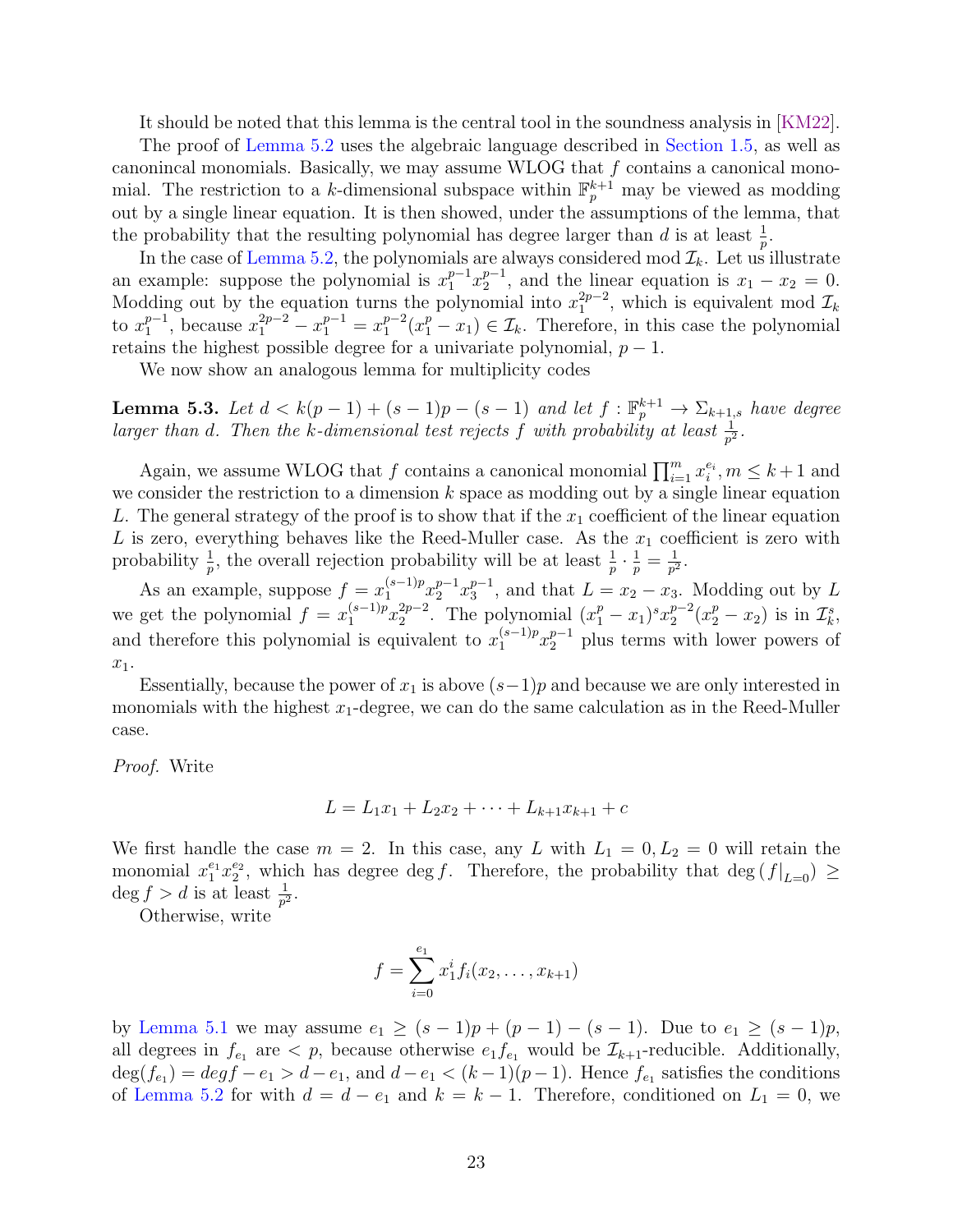know that with probability at least  $\frac{1}{p}$  there exists a polynomial g with  $\deg(g) > d - e_1$  and  $h \stackrel{\text{def}}{=} (g - f_{e_1}|_{L=0}) \in \mathcal{I}_k.$ 

In this case,  $h(x_1^p - x_1)^{s-1} \in \mathcal{I}_{k+1}^s$ , therefore so is  $hx_1^{e-s(p-1)}(x_1^p - x_1)^{s-1}$ . Subtracting this from  $(x_1^{e_1}f_{e_1}|_{L=0}) = x_1^{e_1} (f_{e_1}|_{L=0})$  we see that  $x_1^{e_1}f_{e_1}|_{L=0}$  is  $\mathcal{I}_{k+1}^s$ -equivalent to  $x_1^{e_1}g$  plus terms with a lower power of  $x_1$ . This means deg  $f \ge \deg \left( x_1^{e_1} f_{e_1} \big|_{L=0} \right) = e_1 + \deg g > d$ .

<span id="page-24-2"></span>Corollary 5.4. Let  $d < k(p-1) + (s-1)p - (s-1)$  and let  $f : \mathbb{F}_p^{k+t} \to \Sigma_{k+t,s}$  have degree larger than d. Then the k-dimensional test rejects f with probability at least  $\frac{1}{p^{2t}}$ .

*Proof.* This corollary is simply  $t$  repeated applications of [Lemma 5.3,](#page-23-0) when noting that the distribution on k-dimensional affine subspaces in  $\mathbb{F}_p^{k+t}$  given by selecting a  $k+t-1$ dimensional subspace uniformly, and within it a  $k + t - 2$  dimensional subspace is uniform over all  $k + t - 2$  dimension subspaces.  $\Box$ 

We now prove [Theorem 1.6.](#page-5-1)

**Theorem.** There exist constants  $c_1, c_2$  such that for any prime p, integers  $m \geq 1$ ,  $k \geq$ 2, s  $\langle p \rangle$  and  $d \langle d_{k,s} - (s-1) \rangle$  the k-flat test is a local tester with soundness function  $\min(\delta p^{-4s-c_1}, p^{-4s-c_2})$ 

*Proof.* Let  $f: \mathbb{F}_p^m \to \Sigma_{m,s}$ , and let  $\delta = \delta(f, \text{MRM}_p(m, d, s)).$ 

We will choose our k-dimensional subspace by choosing a  $k + 2s$ -dimensional subspace  $H_1$  and within it a k-dimensional subspace  $H_2$ .  $H_2$  is uniformly distributed.

By [Theorem 1.4](#page-4-1) together with [Theorem 1.2](#page-2-0) we know that there exists a universal constant c such that

$$
\mathbb{P}_{H_1} \left( \deg f|_{H_1} > d \right) \ge \min \left\{ \alpha, p^{-c} \right\}
$$

with

$$
\alpha = p^{k+2s-c} \frac{p-(s-1)}{p} \frac{1}{p^{k+2s-c} + p^{d/(p-1)}} = \frac{1}{p^{O(1)}}
$$

By [Corollary 5.4](#page-24-2) we know

$$
\mathbb{P}_{H_2} \left( \deg f|_{H_2} > d \right) \ge p^{-4s} \mathbb{P}_{H_1} \left( \deg f|_{H_1} > d \right) \ge p^{-4s} \min \left\{ \delta p^{-c_1}, p^{-c_2} \right\},
$$

 $\Box$ 

and the proof is complete.

## References

- <span id="page-24-0"></span>[AKK<sup>+</sup>05] Noga Alon, Tali Kaufman, Michael Krivelevich, Simon Litsyn, and Dana Ron. Testing reed-muller codes. IEEE Transactions on Information Theory, 51(11):4032–4039, 2005. [1](#page-1-0)
- <span id="page-24-1"></span>[BKS<sup>+</sup>10] Arnab Bhattacharyya, Swastik Kopparty, Grant Schoenebeck, Madhu Sudan, and David Zuckerman. Optimal testing of reed-muller codes. In 2010 IEEE 51st Annual Symposium on Foundations of Computer Science, pages 488–497. IEEE, 2010. [1](#page-1-0)